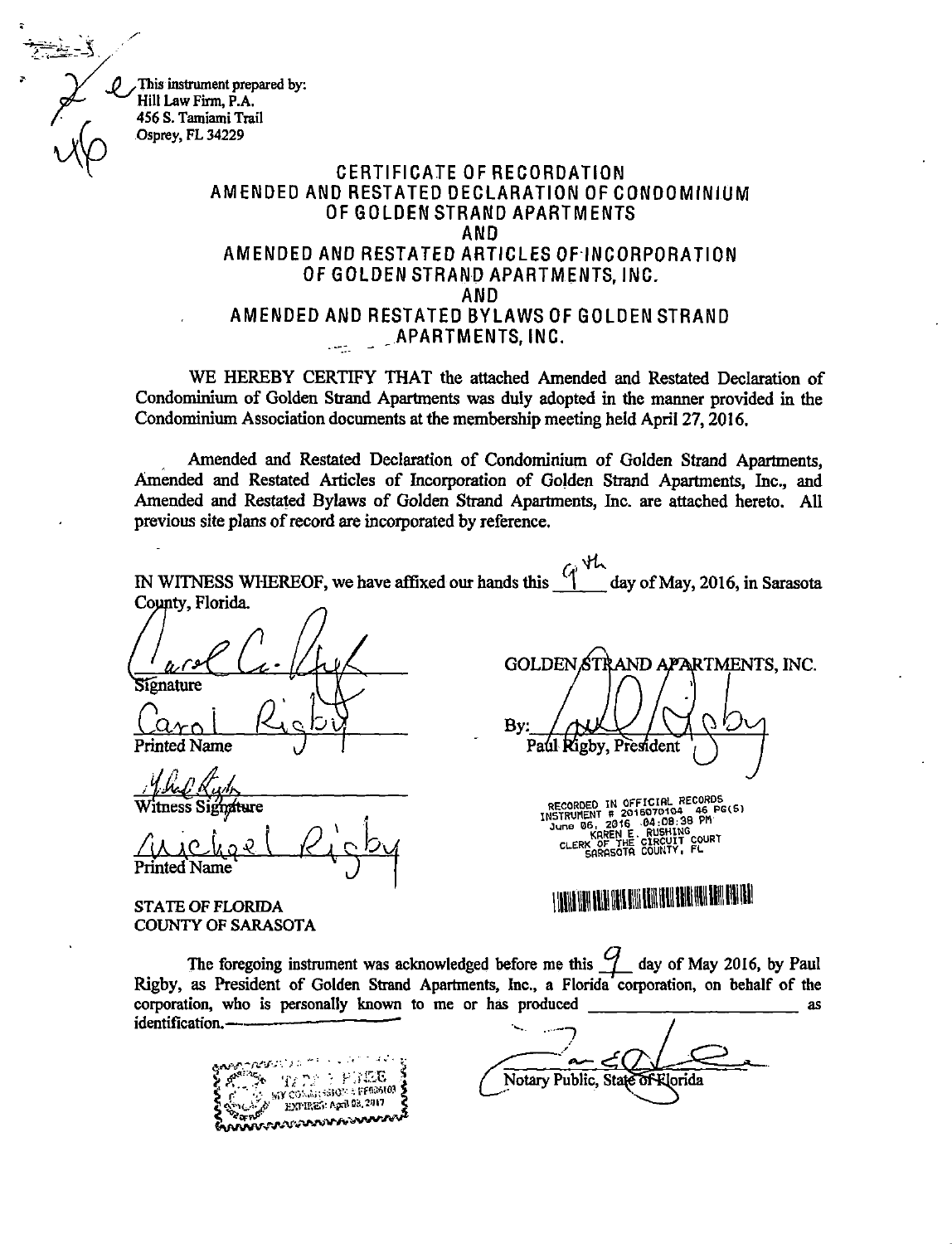IN WITNESS WHEREOF, we have affixed our hands this  $\cancel{\leq 4.6}$  day of May, 2016, in Sarasota County, Florida,

Signature of  $W/\sqrt{m_{\rm B}}$ ss  $\rho$ eve $\kappa$ r!  $^{\circ}$ 

 $E \nvdash t$ 

 $\tilde{\varsigma}$ 

 $\mathbf{S}$ 

thess Signature

<u>Jennifer D. Hatche</u>st Printed Name

GOLDEN STRAND APARTMENTS, INC.

By: Printed Name Attest: Diane Kenefic ⁄etary

#### STATE OF FLORIDA COUNTY OF SARASOTA

The foregoing instrument was acknowledged before me this  $\Lambda$  day of May 2016, by Diane Kenefic, as Secretary of Golden Strand Apartments, Inc., a Florida corporation, on behalf of the corporation, who is personally known to me or has produced as identification.

**Tanish ang Kabupatèn A** 

Notary Public, State of Florida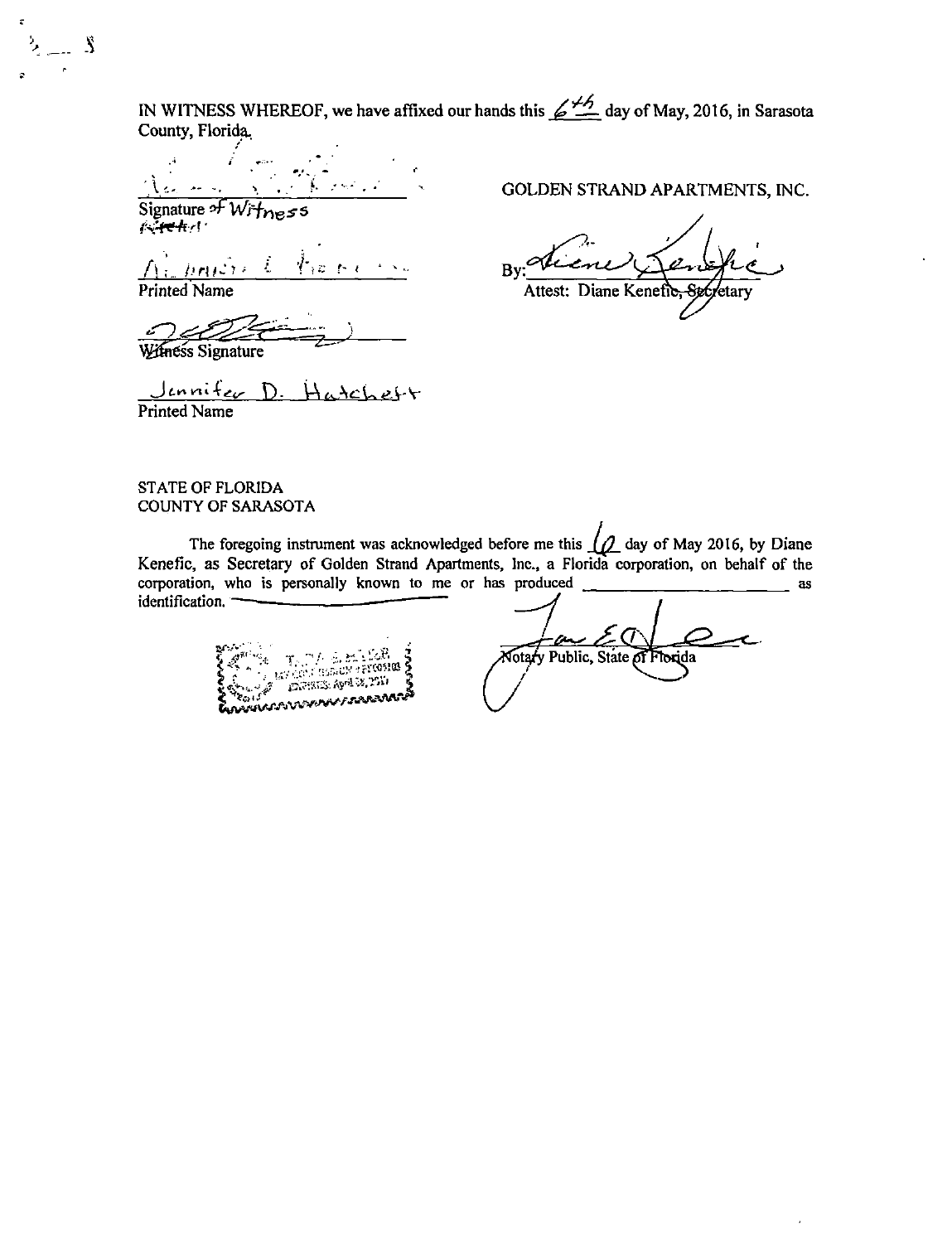15 \$iT This instrument prepared by: Cindy A. Hill, Esq.<br>Hill Law Firm, P.A. 456 S. Tamiami Trail Osprey, FL 34229

 $\ddot{ }$ 

#### AMENDED AND RESTATED DECLARATION OF CONDOMINIUM OF GOLDEN STRAND APARTMENTS A Condominium

WHEREAS, the original Declaration of Condominium of Golden Strand Apartments, A Condominium, (the "Original Declaration") was recorded in Official Records Book 526, Pages 402, et seq., as amended in the Public Records of Sarasota County, Florida, and Condominium Plat recorded for the Condominium in Condominium Plat Book 1, Page 32, all in the Public Records of Sarasota County, Florida.

Pursuant to Section 718.110(1), Florida Statutes, the Original Declaration is hereby amended and restated in its entirety by the recording of this Amended and Restated Declaration of Condominium of Golden Strand Apartments, A Condominium ("Declaration"). Nothing herein shall in any way alter the configuration or size of any Condominium Unit or the appurtenances to any Unit, the percentage or proportionate share by which the Owner of a Unit shares the Common Expenses, Common Elements and the Common Surplus as created by the Original Declaration amended herein. The purpose of this amendment and restatement is to make certain and specific changes within this Declaration to bring it into compliance with the Florida Condominium Act and the Florida Administrative Code, to incorporate prior amendments to the Original Declaration, and to provide a complete and updated document regarding the restrictions on the units in this Condominium.

This is a substantial rewording of the Original Declaration. See the Original Declaration and prior amendments for prior text.

#### ARTICLE I IDENTIFICATION

1.1 Name and Location: The name by which this Condominium shall be identified is GOLDEN STRAND APARTMENTS, INC. (the "Condominium"), and is located in Sarasota County, Florida.

1.2 The Lands: The lands which have been previously submitted to the condominium form of ownership are the lands described in Exhibit "A" which is attached hereto and incorporated herein.

1.3 Survey and Plot Plan: A survey of the lands described in Article 1.2 above and a plot plan locating the improvements thereon and identifying each Condominium Unit, a graphic description of the improvements in which the Units are located, and the Common

Declaration Page I of 22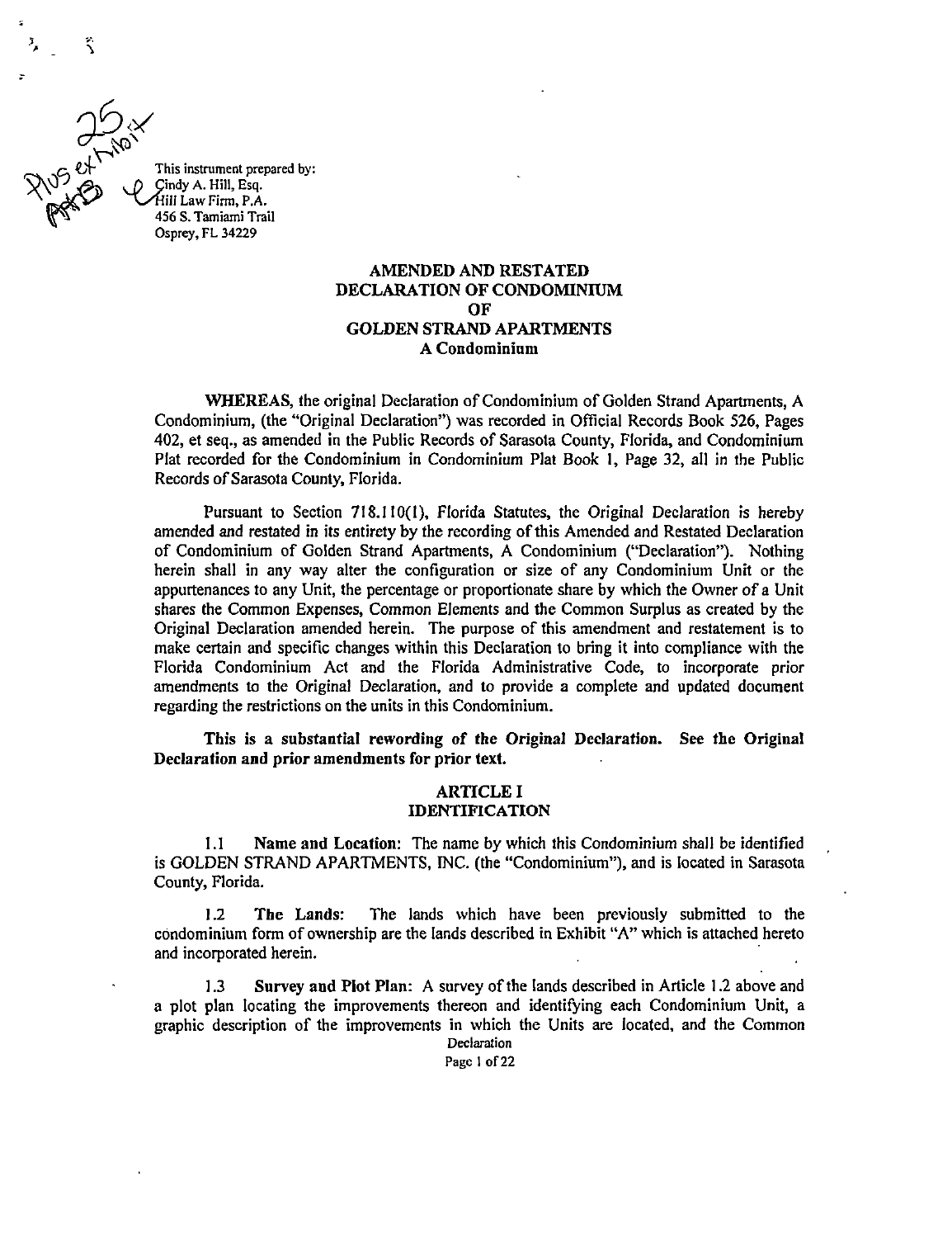Elements and their relative locations and approximate dimensions are attached hereto as Exhibit "B" and are incorporated herein, and are also recorded in Condominium Plat Book 1, Page 32, inclusive, of the Public Records of Sarasota County, Florida. The locations, dimensions, description, identification and numbering or lettering of the respective condominium units shall be described in Exhibit "B." A Unit shall consist of the space identified in Exhibit "B." In the event that the actual physical location of any Unit at any time does not precisely coincide with Exhibit "B," the actual physical locations shall control over the locations, dimensions, and descriptions contained in Exhibit "B."

 $\hat{\mathbf{z}}$ 

#### ARTICLE II DEFINITIONS

2.1 Articles means the Amended and Restated Articles of Incorporation of the Association, a copy of which is attached to this Declaration as Exhibit "C."

2.2 Assessment means a share of the funds required for the payment of the Common Expenses which from time to time is assessed against the Unit Owner.

2.3 Association means Golden Strand Apartments, Inc., and its successors and assigns.

2.4 Board means the Board of Directors of the Association which is responsible for the operation and administration of the Association.

2.5 Bylaws means the Amended and Restated Bylaws of the Association, a copy of which is attached to this Declaration as Exhibit "D."

2.6 Common Elements means the portions of the Condominium Property not included within any Unit as further defined in Article IV hereof, together with all improvements, devices or installations which are of common use or are otherwise necessary for the common use or existence of any other property owned by the Association and for the maintenance and operation of the Condominium or of the Common Elements.

2.7 Common Expenses means all expenses for the operation, maintenance, repair, or replacement of the Common Elements, costs of carrying out the powers and duties of the Association, and any other expense designated as a Common Expense by the Act, the Declaration, the documents creating the Condominium, or the Bylaws, as further defined in Article IX hereof.

2.8 Common Surplus means the amount of all receipts of the Association, including, but not limited to, Assessments, rents, profits and revenues on account of the Common Elements, in excess of the amount of the Common Expenses.

2.9 Condominium Act means the Florida Condominium Act (Chapter 718, Florida Statutes) as amended, which shall apply to this Condominium.

> Declaration Page 2 of 22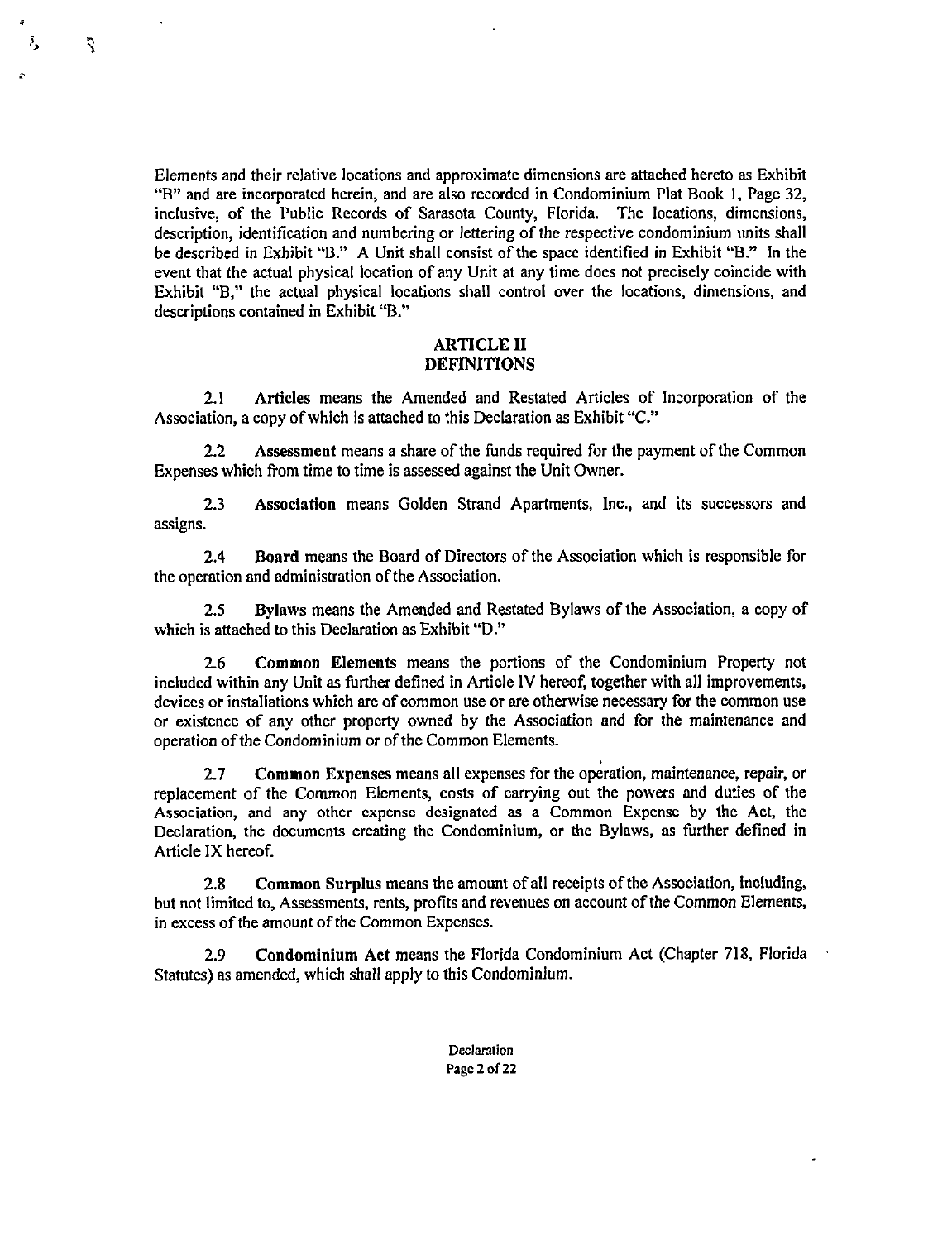2.10 Condominium Documents means the Declaration, Articles, Bylaws, and Rules and Regulations, all exhibits to any of them and all amendments thereto as may be adopted from time to time.

Ñ

2.11 Condominium Parcel means the combinations of a Condominium Unit and the undivided share in the Common Elements appurtenant to the Unit.

2.12 Condominium Property means the land and personal property that is subjected to condominium ownership under this Declaration, all improvements on the land, and all easements and rights appurtenant thereto intended for use in connection with the Condominium.

2.13 Condominium Unit or Unit means that portion of the Condominium Property which is subject to private ownership as defined by the Condominium Act, as further and specifically described in this Declaration and as designated on the Association's Condominium Plats.

2.14 Declaration or Declaration of Condominium means this instrument.

2.15 Guest means any person (other than the Unit Owner and the family of the Unit Owner) who is physically present in, or occupies a Unit on a temporary basis at the invitation of the Unit Owner or other permitted occupant, without the payment of consideration.

2.16 Improvements means all structures, or any portion thereof, and artificial changes to the natural environment (exclusive of landscaping), located on the Condominium Property, including but not limited to the buildings.

2.17 Institutional Mortgagee means a bank, savings and loan association, insurance company, real estate or mortgage trust, pension fund, an agency of the United States Government, mortgage banker, or any other lender generally recognized as an institutional-type lender, holding a mortgage on a Unit or Units.

2.18 Limited Common Elements means those Common Elements which are reserved for the use of certain Condominium Unit or Units to the exclusion of other Units, as specified in this Declaration and the Association's Condominium Plats.

2.19 Member means and refers to any person, natural or corporate, who is a Unit Owner.

2.20 Occupant, when used in conjunction with a Unit, refers to a person staying overnight in a Unit.

#### ARTICLE III DESCRIPTION OF CONDOMINIUM

3.1 Appurtenances, Possession and Enjoyment: The Condominium Parcel is a separate parcel of real property owned in fee simple. A Unit shall not be separable from the parcel and shall pass with each Condominium Parcel as appurtenances thereto an undivided share in the Common Elements.

> **Declaration** Page 3 of 22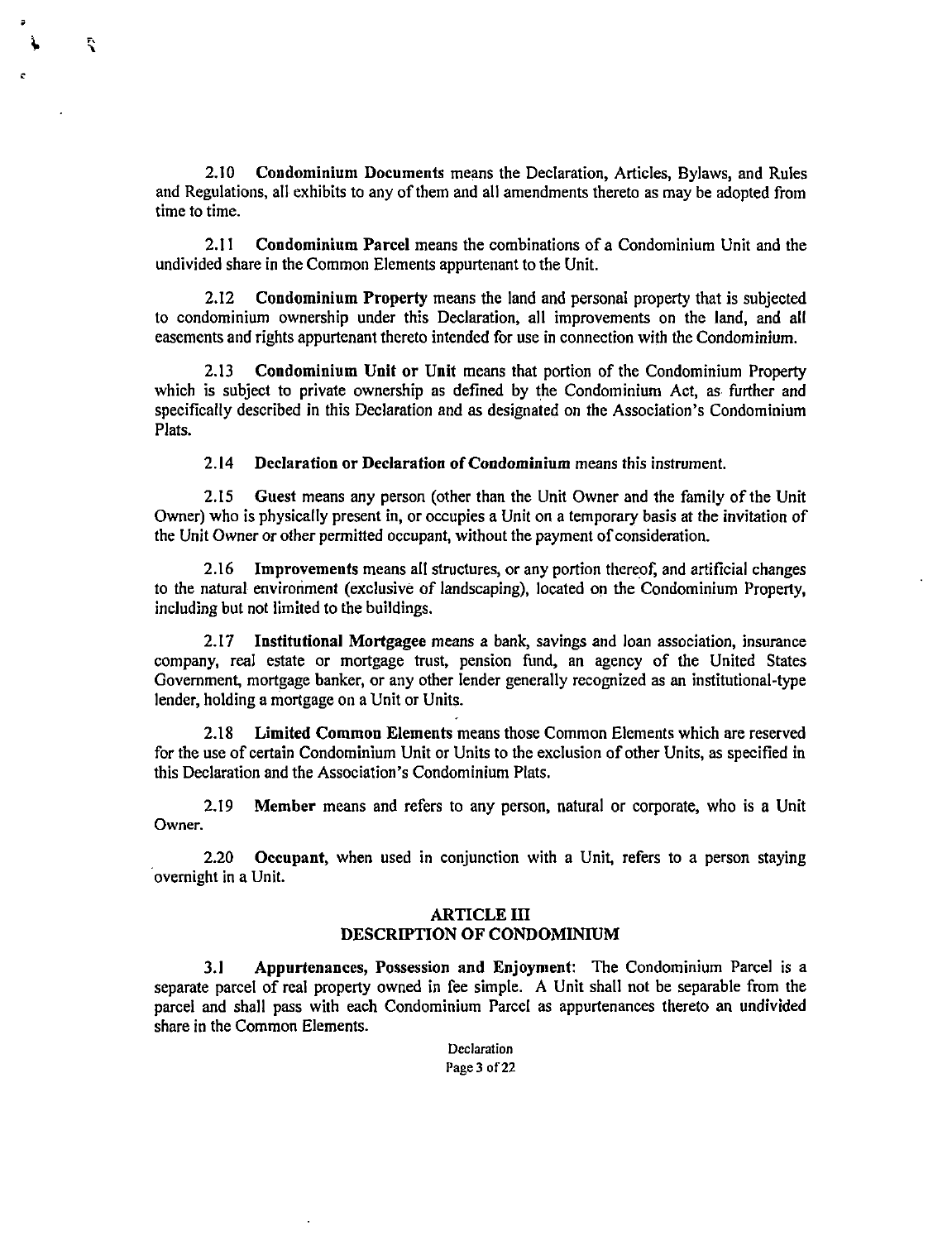3.2 Parcels: The Condominium Property contains five (5) parcels, identified as Parcels A, B, C, D and E on the Plat.

#### ARTICLE IV COMMON ELEMENTS

4.1 Undivided Share of Common Elements: Each Unit shall have as an appurtenance thereto an undivided share in the Common Elements, such share as indicated on Exhibit "B." Any right, title or interest in a Condominium Unit shall automatically carry with it as an appurtenance and without the necessity of specific reference thereto, its respective undivided share of the Common Elements and a right to use the Common Elements in conjunction with the owners of other Condominium Units.

4.2 Common Elements: The Common Elements shall include but not be limited to the following:

A. All of the real property heretofore described in Article I of this Declaration and Exhibit "A;"

B. All improvements and parts thereof which are not included within the boundaries of the respective Condominium Units or designated as Limited Common Elements;

C. Any utility areas and installations of utility services which are available to more than one Unit or to the Common Elements, including but not limited to electricity, gas, water, heating, air conditioning, garbage and sewer disposal, which installations shall include ducts, plumbing, wiring and other facilities for the rendering of such services;

D. All parking areas, driveways, walkways and other means of ingress and egress;

E. All corridors, elevators, stairways and other areas designed for the common use of all Unit Owners;

F. All structural beams and posts within a Unit and any easement of support in any portion of a Unit which contributes to the support of the building;

G. All roadways, sidewalks, paths, and other means of ingress and egress being a part of the Condominium Property;

H. All lighting fixtures used to illuminate the Common Elements;

1. All trees and landscaping;

 $\ddot{\phantom{0}}$ 

J. All tangible personal property required for the administration, maintenance and operation of the Condominium and for the common use and enjoyment of the Unit Owners;

K. All conduits and wires up to their outlets and all other utility lines and pipes up to their outlets, regardless of location;

> Declaration Page 4 of 22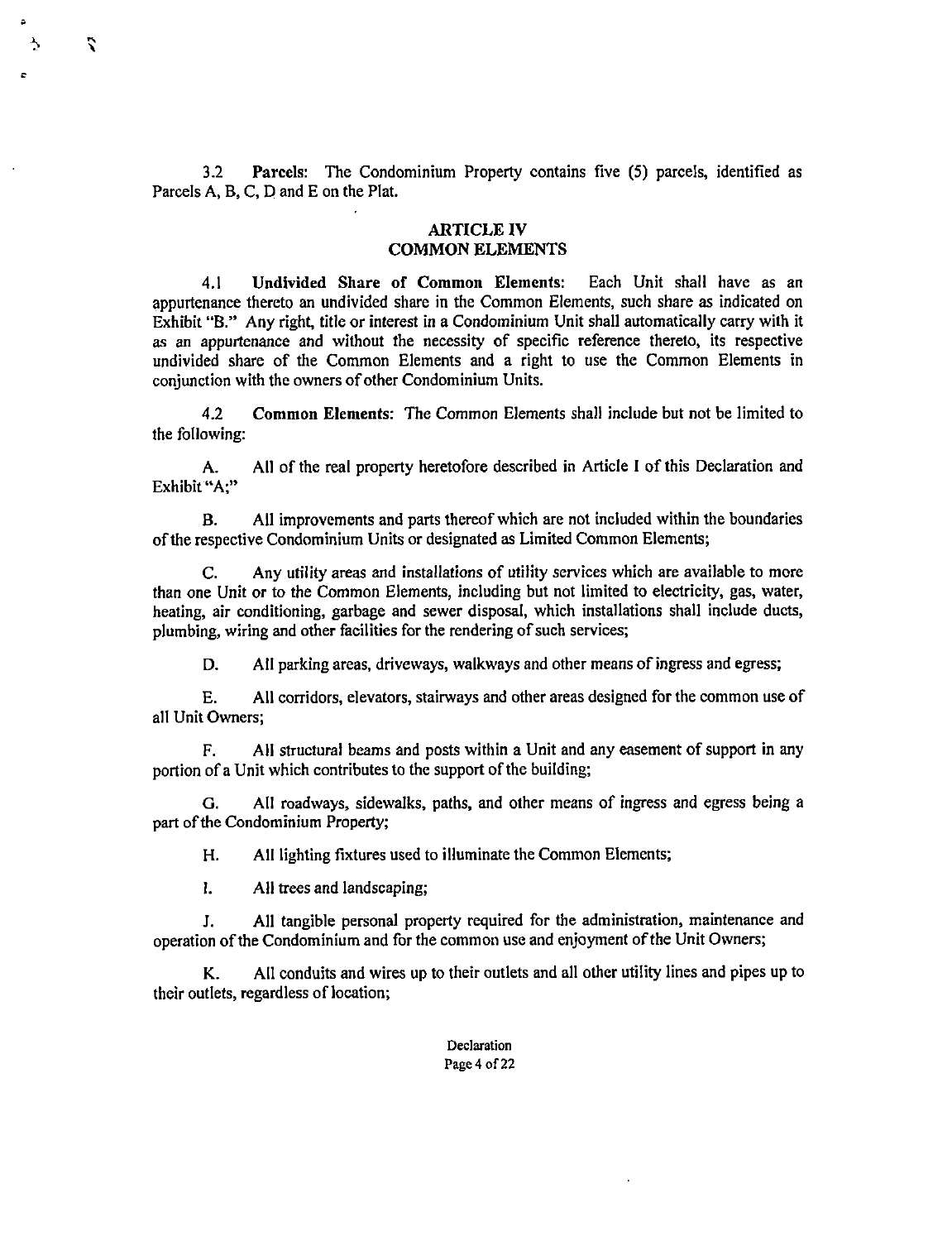L. All electrical apparatus and wiring, plumbing pipe and apparatus and other ducts, conduits, cables, wires or pipes within the Common Elements and up to the interior surface of the Unit boundary walls;

M. The four (4) designated guest parking spaces and such additional designated guest spaces as may be designated by the Board as allowed by law;

N. The laundry rooms; and

b,

 $\mathbf{S}$ 

0. The swimming pool, pool area and equipment, and the common area shed.

4.3 Use and Enjoyment: The Unit Owners in the aggregate shall be entitled to equal and full use and enjoyment of all the Common Elements, except the Limited Common Elements, and except as they may be restricted by the reasonable and uniform regulations duly adopted by the Board, which usage shall always be in recognition of the mutual rights and responsibilities of the Unit Owners.

4.4 Limited Common Elements: All areas designated on the Association's Condominium Plats as Limited Common Elements shall be appurtenant to the designated Unit and shall be reserved for the exclusive use of the corresponding Unit Owner, and as follows:

A. The automobile parking spaces designated in the parking area of parcel E. Each Unit has an assigned parking space for the sole use of the Unit's Owner, tenant or guest. There are a total of forty (40) designated parking spaces, twenty-five (25) of which are covered parking.

B. Storage closets for the Units.

C. The Limited Common Elements are reserved for the use of the Units appurtenant thereto to the exclusion of other Units, and there shall pass with a Unit, as an appurtenance thereto, the exclusive right to use the Limited Common Elements so appurtenant.

#### ARTICLE V UNIT BOUNDARIES

5.1 Unit: Each Unit shall be bounded as to both horizontal and vertical boundaries as shown on the Plats, whether the same exist now or are settlement or movement of the building, or permissible repairs, reconstruction or alterations. The boundary line of each Unit shall extend from the horizontal plane of the unfinished floor to the horizontal plane of the unfinished ceiling, and from the vertical plane of the unfinished interior surface of the common boundary walls to the vertical plane of the unfinished interior surface of the exterior wall, and shall include all doors, windows, and equipment attached to or exclusively servicing such Units. All bearing walls located within a Unit constitute part of the Common Elements to the unfinished surface of said walls.

> **Declaration** Page 5 of 22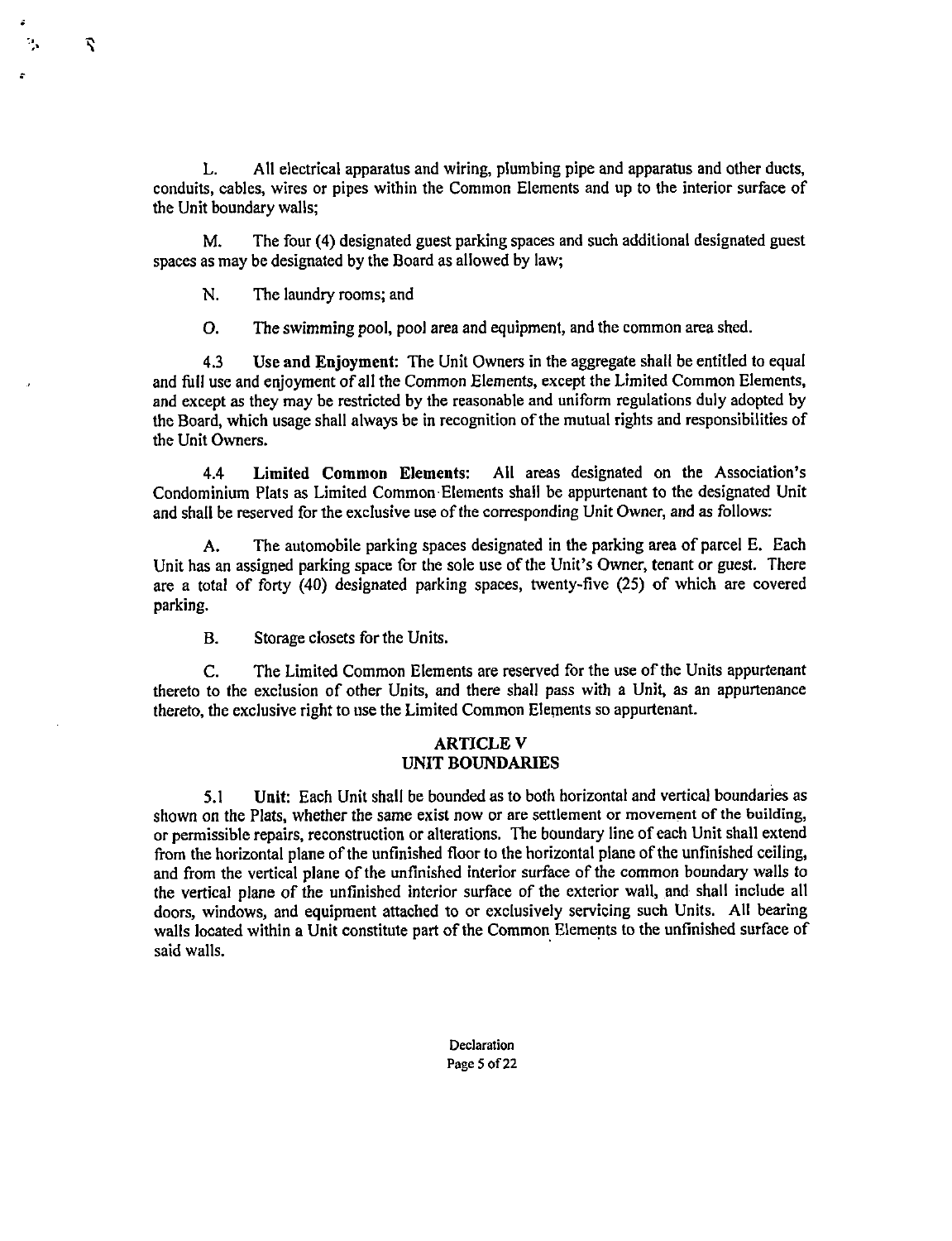#### ARTICLE VI **EASEMENTS**

Ŕ

۸,

The following non-exclusive easements are expressly provided for and granted and/or reserved in favor of the Association, the Unit Owners and Occupants in this Condominium, their successors and assigns, and their guests, invitees, or other authorized occupants or visitors as follows:

6.1 Access: A perpetual easement shall exist for the purpose of ingress, egress, passage and entry in favor of the Unit Owners and their Guests and invitees, and any officer, agent, employee or designee of the Association.

6.2 Utilities: Perpetual, non-exclusive easements are reserved throughout the Condominium Property and improvements as may be required for utility services which may be provided by the Association, its successors and assigns, or by any utility company to provide services to the Condominium. The grant of easement includes the right to install and maintain all necessary equipment upon the Condominium Property and to enter upon the Condominium Property to service same. In the event any Unit, Common or Limited Common Element encroaches upon any utility easement either granted or reserved hereby by plat or otherwise, such encroachment shall entitle the owner or owners of such encroaching property and their mortgagees, if any, to an automatic non-exclusive easement on said utility easement for as long as such encroachment shall continue.

6.3 Encroachments: In the event that any Condominium Unit, Common Element, or Limited Common Element shall encroach upon any of the Common Elements of the Condominium Property or upon any Condominium Unit, for any reason except the intentional or negligent act of another Unit Owner, then an easement shall exist to the extent of such encroachment for so long as the same shall exist. There shall also be a valid easement appurtenant for the maintenance of such encroachments.

6.4 Traffic: A perpetual easement shall exist for pedestrian traffic over, through and across sidewalks, paths, walks, halls, driveways, recreation facilities, parking areas and lawns and other portions of the Common Elements as may be necessary and intended and designated for such purpose and use for the purpose of going from one portion of the Condominium Property to another, and for vehicular traffic as may be necessary for the Unit Owners, the Association, its assigns, Guests and invitees. Provided, however, that nothing contained herein shall be construed to allow any person or entity to enter upon the Condominium Property unless it is upon an area specifically designated for such traffic and necessary for such ingress and egress as described above and under no circumstances shall such traffic be allowed through or over any Condominium Unit. Provided additionally that no person or entity shall have the right to park upon any portion of the Condominium Property except to the extent that the space may be specifically designated and assigned for parking purposes under the Rules and Regulations of the Association.

> Declaration Page 6 of 22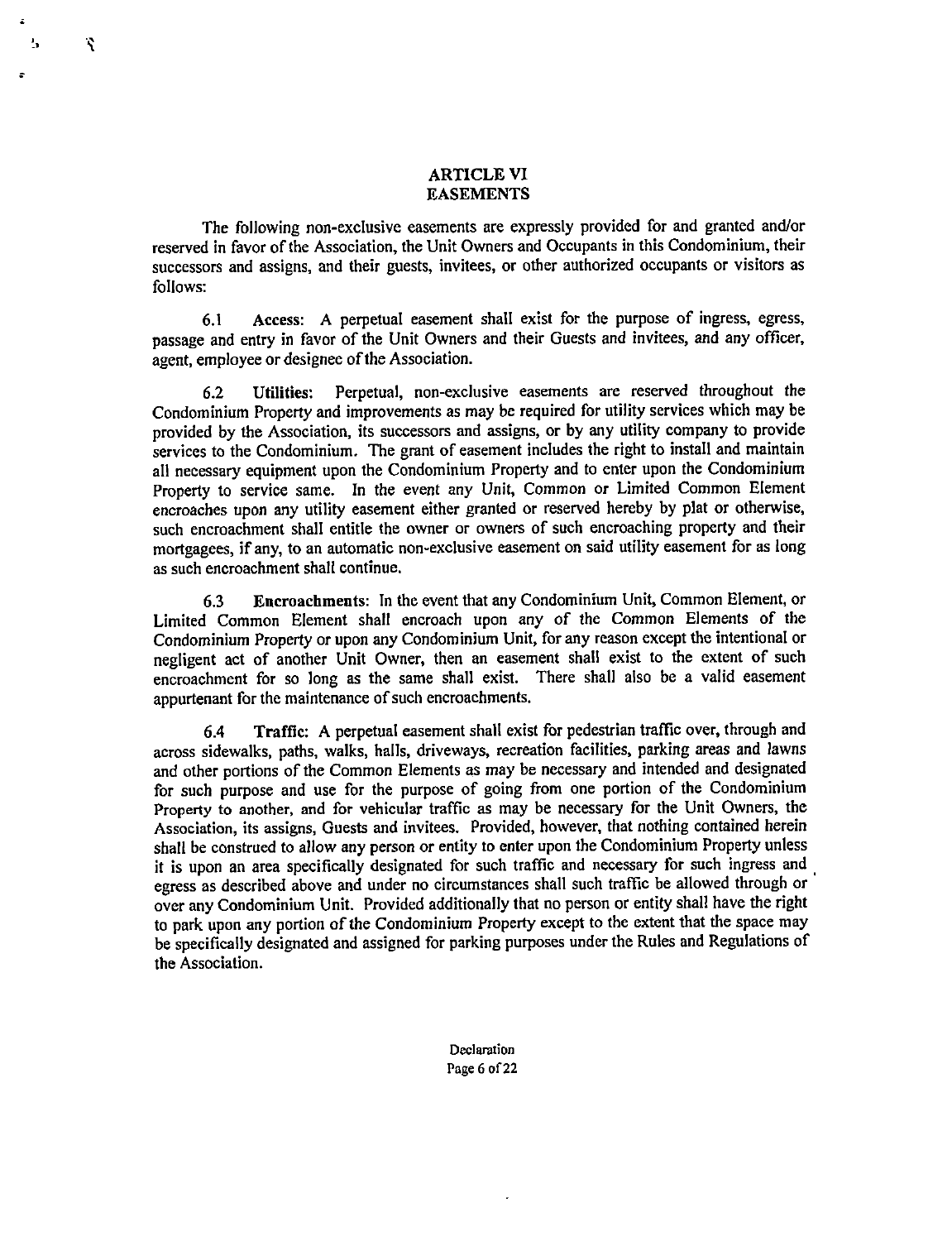6.5 Maintenance: Perpetual, non-exclusive easements are reserved throughout the Common and Limited Common Areas of the Condominium Property for maintenance purposes in order to adequately maintain the Condominium.

 $\mathbf{I}$ 

٢

6.6 Easement Rights: The Association shall at all times subsequently have the right, power and authority to declare and create, convey and dedicate, modify, relocate and amend, without joinder and consent of any Unit Owner, mortgagee, or lienor, or, with respect to the Association, reasonable easements over, upon, in and through the Condominium Property for drainage, utility or other purposes and for ingress and egress, provided however, that at the time of the creation of such easements and at the time of the modification or amendment of any such easements, such easements and such modifications and amendments shall not unreasonably interfere with the peaceful and lawful use and enjoyment of the Condominium Property and the Units by the Unit Owners. Such easement rights specifically include an air space easement for the use of the air space occupied by the Units as they exist at any particular time.

#### ARTICLE VII MAINTENANCE AND IMPROVEMENTS

7.1 By the Association: The Association shall maintain, repair and replace at the Association's expense:

A. All portions of the Unit, except interior surfaces, contributing to the support of the building, which portions shall include, but not be limited to, the outside walls of the Units, roofs, floor and ceiling slabs, load-bearing columns, and outside doors, other than the kitchen door. Provided, however, that in the event that a Unit Owner desires to replace either or both outside doors to his or her Unit, he or she may undertake such a replacement at his or her sole expense after obtaining the permission of the Board for the replacement, in accordance with uniform standard designs adopted by the Board from time to time.

B. All conduits, ducts, plumbing, wiring and other facilities for the furnishing of utility services which are contained within the Common Elements, including but not limited to the common plumbing stacks and common horizontal drains; and all such facilities contained within a Unit which service part or parts of the condominium other than the Unit within which such is contained.

C. All Common Elements areas, included but not limited to the pool, pool area, parking areas, covered parking carports, laundry rooms, storage closets and the common storage shed.

D. All incidental damage caused to a Unit by such work shall promptly be repaired at the expense of the Association.

The Association shall have the irrevocable right to have access to each Unit during reasonable hours as may be necessary for the inspection, maintenance, repair or replacement of any Common Elements and Unit equipment therein or accessible there from, and during any hours for performing such emergency repairs or procedures therein as may be necessary to prevent damage to the Common Elements or to another Unit. The Association may elect to

> Declaration Page 7 of 22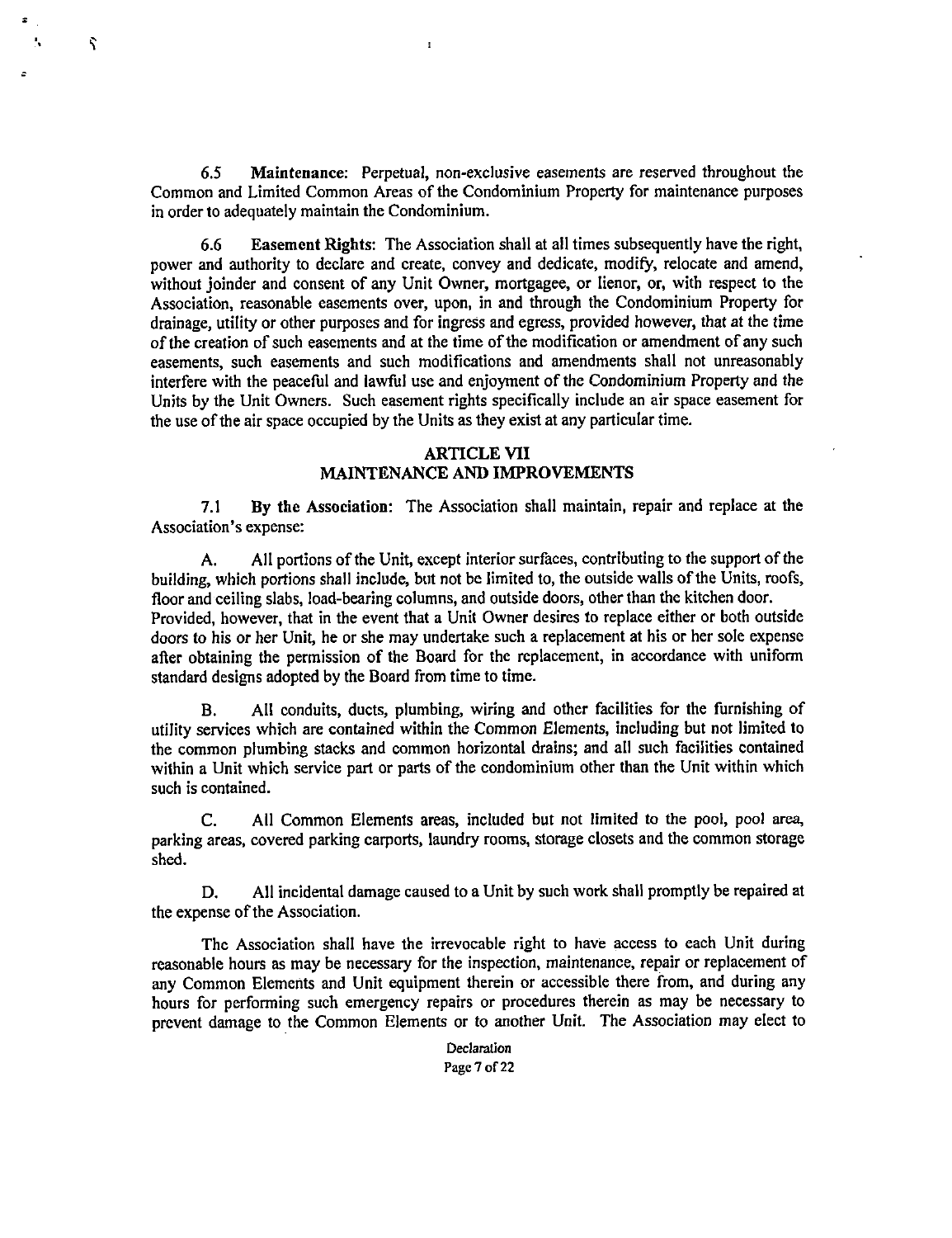maintain, repair or replace portions of the Units or Limited Common Elements as .a Common Expense in the discretion of the Board in the reasonable exercise of its business judgment, when such maintenance, repairs, or replacements will preserve the exterior appearance of the Condominium, result in cost savings, or otherwise be beneficial to the Condominium and its Members.

ł,

Notwithstanding the provisions of the above paragraphs, if, due to the willful, careless or negligent act or omission of a Unit Owner, a member of the family, Guest, invitee or other authorized Occupant or visitor of such Unit Owner, damage shall be caused to the Common Elements or to a Unit or Units owned by others, or maintenance shall be required which would otherwise be a Common Expense, then such Unit Owner shall be responsible for such damage and such maintenance as may be determined by the Association.

7.2 By the Unit Owners: Each Unit Owner shall maintain at all times in good condition and repair and replace at his expense:

A. All portions of the Unit except the portions maintained, repaired and replaced by the Association. Such shall be done without disturbing the rights of the other Unit Owners.

B. All sliding glass doors, windows, window frames, and window screens.

C. All built-in shelves, cabinets, counters, storage areas and closets.

D. All mechanical, ventilating, heating and air conditioning equipment service for the individual Condominium Unit (whether located within the boundaries of the respective Unit or not, including, but not limited to, compressors for a Unit located within a Unit or on the Common Elements); any and all water heaters; any refrigerators, stoves, ovens, dishwashers and other kitchen equipment; all bathroom fixtures, equipment and apparatus.

E. All electrical, plumbing, telephone and television systems and parts and components thereof, apparatus, equipment, outlets, switches, wires, pipes, and conduits serving only the respective Unit, including but not limited to horizontal plumbing drains within an Unit; all electrical lines between the Unit and its individual service panel or meter, all sanitary facilities, fixtures, and equipment, and all water and waste lines between the Unit and the main distribution lines.

F. All interior doors, walls, partitions, and room dividers.

G. All furniture, furnishings and personal property contained within the respective Unit.

Unit Owners shall promptly report to the Association any defect or need for repairs for which the Association is responsible for remedying.

In the event that an Owner fails or refuses to properly and timely maintain, repair, and replace his Unit and those portions of the Limited Common Elements for which the Owner is responsible, the Association, at the discretion of the Board, may perform such maintenance, repairs and replacements as the Board may deem necessary and the costs thereof shall be

> Declaration Page 8 of 22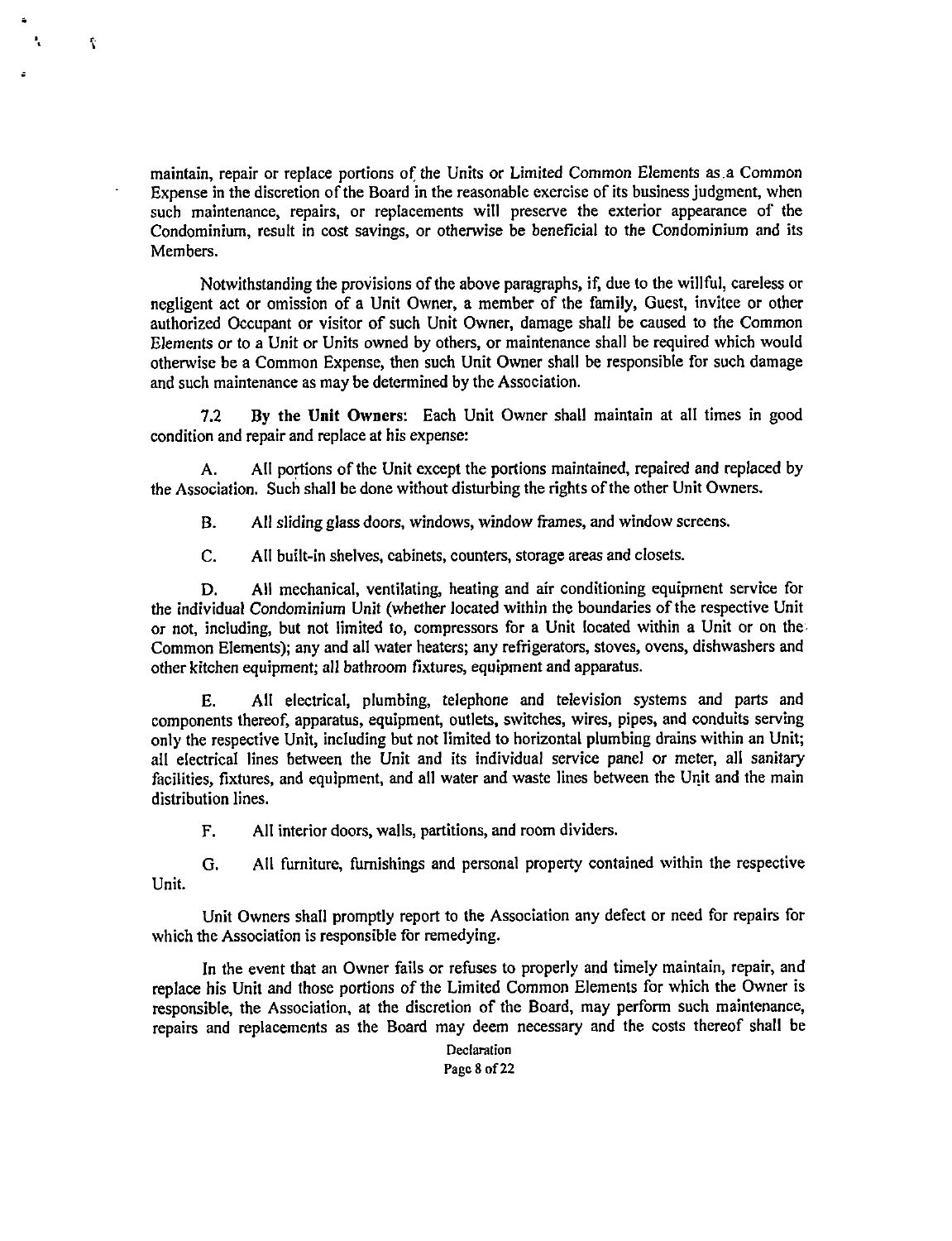assessed against the defaulting Unit Owner. The Association shall have a lien against a Unit for the costs of any such maintenance, repairs, or replacements to the extent as is provided by the Condominium Act for unpaid assessments, plus interest at the rate of eighteen percent (18%) per annum, and reasonable attorneys' fees incurred by the Association in the collection thereof.

 $\hat{c}$ 

7.3 Contractor's Insurance: Whenever a Unit Owner contracts for maintenance, repair, replacement, alteration, or improvement of any portion of the Unit, Limited Common Elements, or Common Elements, such Owner shall be deemed to have warranted to the Association that the contractor(s) are properly licensed and fully insured, and that the Owner will be financially responsible for any resulting damage to persons or property not paid by the contractor's insurance.

7.4 Interpretation: The Board shall have the exclusive authority to interpret this Article VII and to promulgate such uniform and reasonable rules, regulations and policies as shall be necessary or desirable to implement its intended purposes. Such rules, regulations, and policies shall be effective when duly adopted and shall be distributed to each of the Unit Owners as soon as possible after their adoption.

7.5 Alteration of Units or Common Elements by Unit Owners: No Owner shall make or permit the making of any material alterations or substantial additions to his Unit, the Limited Common Elements or the Common Elements, or in any manner change the exterior appearance of any portion of the Condominium Property, without first obtaining the written approval of the Board, which approval may be denied if the Board determines that the proposed modifications or alterations would adversely affect or be detrimental to the Condominium. With the exception of the Units located on the first  $(1^{st})$  floor, hard flooring is not allowed in the living room, bedroom and hallways without the prior approval of the Board. The Board further reserves the right to require that Unit Owners who receive such permission additionally install soundproofing materials in connection with that installation so as to reduce noise. Notwithstanding anything to the contrary, the Board must grant a Unit Owner permission to attach a religious object to the mantle or frame of a Unit's door in the manner permitted in the Condominium Act.

7.6 Unit Owner Maintenance of Alterations of Units or Common Elements: If a Unit Owner makes any modifications, installations or additions to his Unit, the Limited Common Elements or the Common Elements, the Unit Owner and successor in title, shall be financially responsible for the insurance, maintenance, repair and replacement of the modifications, installations or additions, as well as the costs of repairing any damage to the Common Elements or other Units resulting from the existence of such modifications, installations or additions, and the costs of removing and replacing or reinstalling such modifications if their removal by the Association becomes necessary in order to maintain, repair, replace, or protect other parts of the Condominium Property; provided however, nothing herein shall be construed to authorize a Unit Owner to proceed with any such work without first obtaining the written approval of the Board as required elsewhere in this Declaration and/or fulfilling the requirements of Chapter 718, Florida Statutes, as applicable.

> **Declaration** Page 9 of 22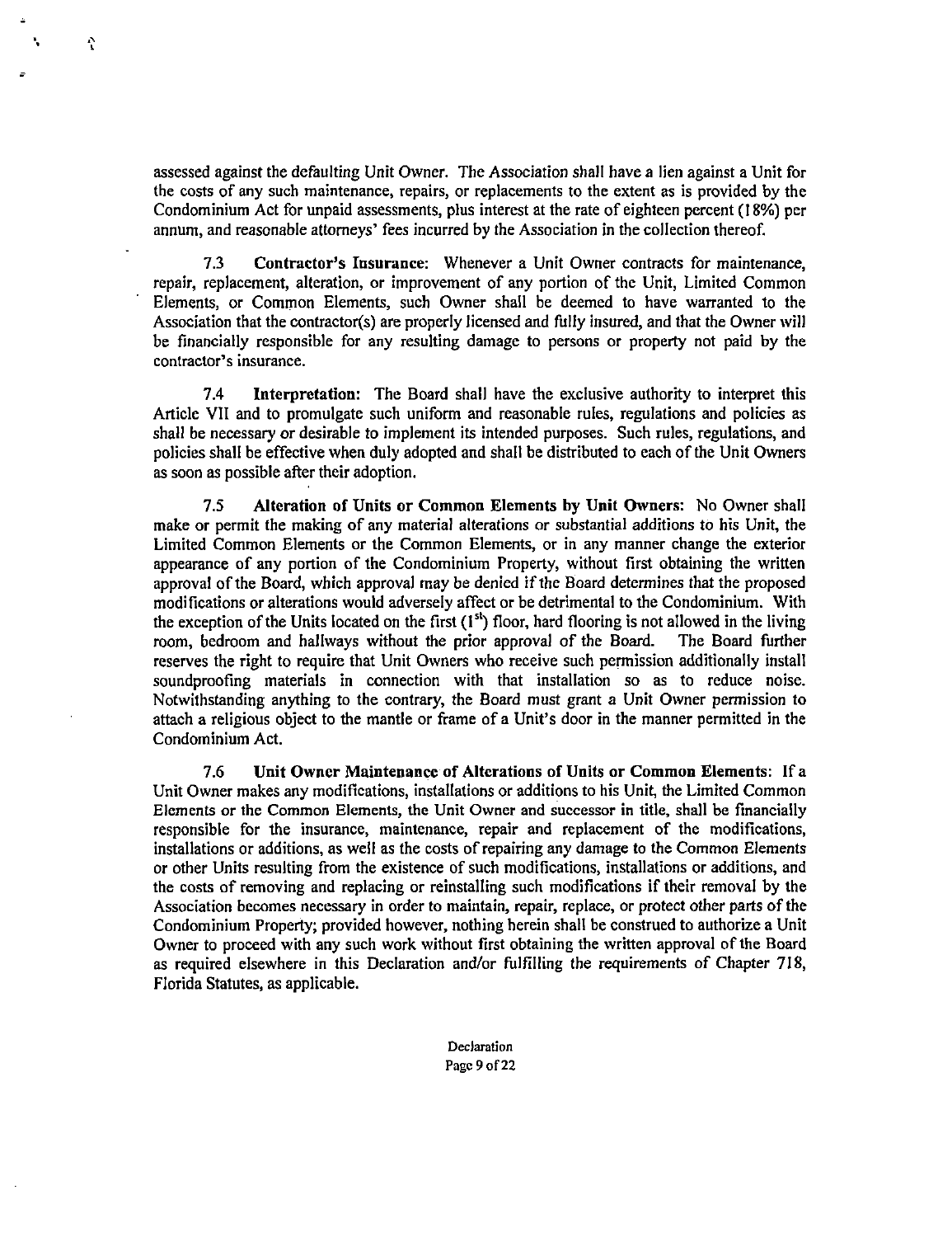7.7 Hurricane Shutters: Notwithstanding any provisions set forth hereinabove to the contrary, the Board may adopt and approve types, styles and colors of hurricane shutters as standard hurricane shutters for use in the Condominium. A Unit Owner may install such approved shutters without specific consent from the Board provided the hurricane shutters and all attachments and equipment conform in all respects to the approved hurricane shutters plans and specifications. No hurricane shutters except for those approved by the Board shall be permitted.

 $\mathbf{\hat{i}}$ 

7.8 Alteration and Improvement by the Association: Whenever in the judgment of the Board, the Common Elements or Condominium Property shall require capital additions, alterations or improvements with a cost in excess of twenty percent (20%) of the Association's budget for the year, including reserves, the Association may only proceed if such additions, alterations or improvements have the prior approval of not less than a majority of the Association's total voting interests. This monetary limitation shall not apply to Association expenditures for the purpose of maintenance, repair, replacement, preventative maintenance or compliance with a governmental order or requirement. Further, as provided in the Condominium Act, a Board decision to install energy efficient devices in the Common Elements or on the Condominium Property for the benefit of all Unit Owners does not require approval by the Membership.

#### **ARTICLE VIII** THE CONDOMINIUM ASSOCIATION

8.1 Association: The operation of the Condominium shall be by the Association. The Association shall have all the powers, rights, and duties set forth in this Declaration, the Bylaws and the Rules and Regulations enacted pursuant to such Bylaws and the Condominium Act and Chapter 617, Florida Statutes, as amended.

8.2 Limitation Upon Liability of the Association: Notwithstanding the duty of the Association to maintain and repair parts of the Condominium Property, the Association shall not be liable to Unit Owners for injury or damage, other than the cost of maintenance and repair, caused by any latent condition of the property to be maintained and repaired by the Association, or caused by the elements or other Owners or persons.

8.3 Ownership of Common Elements and Common Surplus: Each Unit shall have an undivided percentage interest in the Common Elements and Common Surplus. The undivided share in the Common Elements which is appurtenant to a Unit shall not be separated therefrom and shall pass with the title to the Unit, whether or not separately described. A share in the Common Elements appurtenant to a Unit cannot be conveyed or encumbered except together with the Unit.

8A Share of Common Expenses: Each Unit Owner shall be responsible for the payment or a proportionate share of the Common Expenses.

8.5 Voting Rights: Subject to the applicable provisions of the Bylaws, a Unit Owner is entitled to one vote for each Unit owned. In the event that the Unit shall be owned by more than one individual, then all owners of such Unit shall agree upon and designate, in writing, the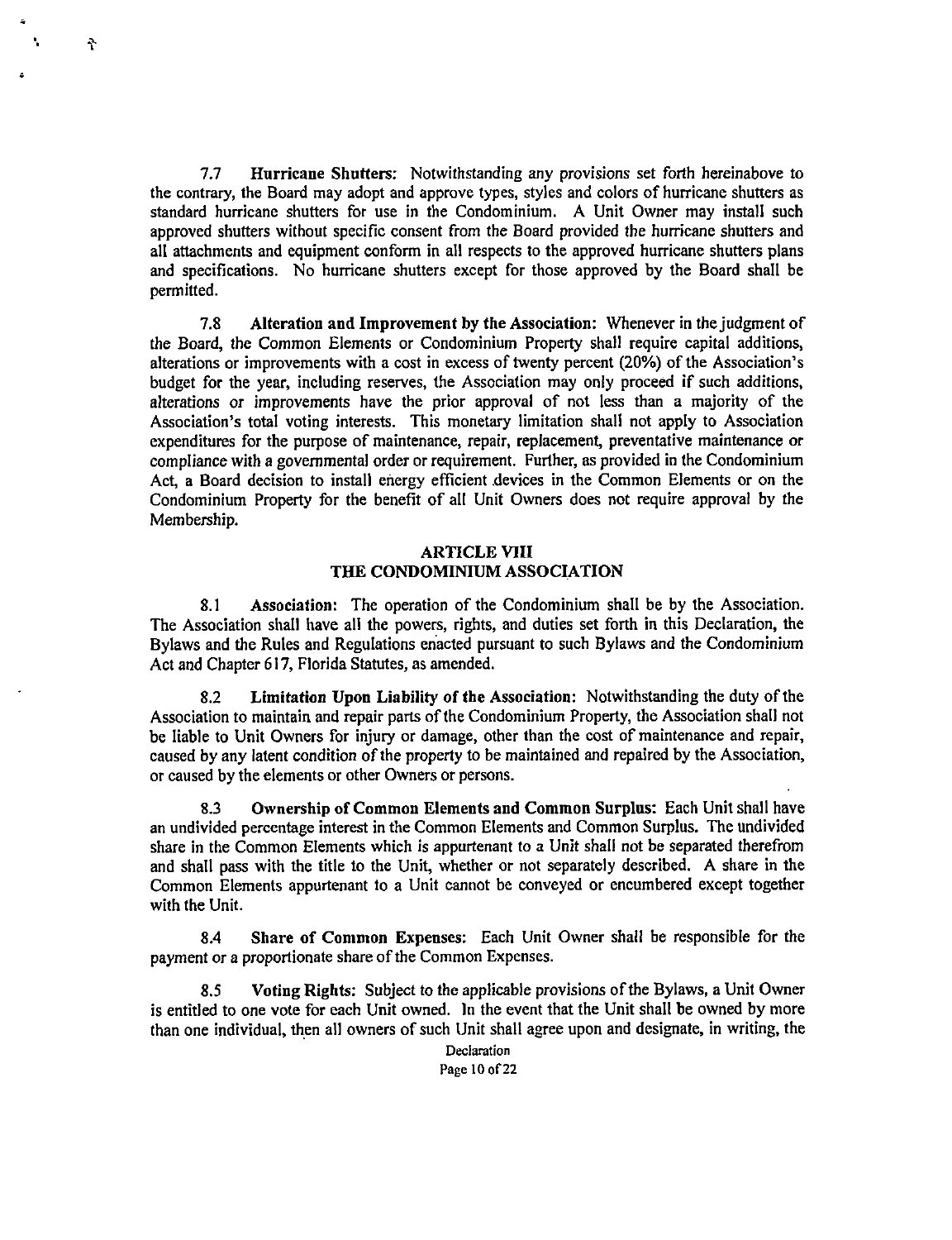name of one of the individual Unit Owners of that Unit as the designated voter, which written designation of voter shall be filed with the Association. Only the Unit Owner so designated shall be entitled to vote the one vote for the subject Unit.

 $\tilde{\mathbf{Y}}$ 

8.6 Restraint Upon Separation and Partition of Common Elements: The undivided share in the Common Elements which is appurtenant to a Unit shall not be separated therefrom and shall pass with the title to the Unit, whether or not separately described. A share in the Common Elements appurtenant to a Unit cannot be conveyed or encumbered except together with the Unit. The shares in the Common Elements appurtenant to Units shall remain undivided, and no action for partition of the Common Elements shall be permitted.

#### ARTICLE IX COMMON EXPENSES

9.1 Common Expenses: The Common Expenses means all expenses properly incurred by the Association in the performance of its duties, and shall include all items described in the Condominium Act and the following:

A. Costs of operation, maintenance, repair and replacement of the Common Elements, and Limited Common Elements and those portions of the Unit for which the Association is responsible pursuant to the Condominium Act or the Declaration;

B. Costs of management of the Condominium and administrative costs of the Association including without limitation professional fees and expenses;

C. Costs of water and sewage service, electricity, and other utilities which are not metered to individual Units;

D. Labor, material and supplies used in conjunction with the Common Elements or Limited Common Elements;

E. Damages to the Condominium Property in excess of insurance coverage and reasonable insurance deductibles as provided for by the Board;

F. Compensation of a general manager and other expenses incurred in the management of the Condominium Property;

G. Premium costs of fire, windstorm, flood, directors' and officers' liability, and other property insurance, casualty insurance, and liability insurance as provided herein;

H. The cost of such additional land and improvements as may be purchased and added to the Condominium as Common Elements or Association property by action of the Board as provided herein; and

I. All other costs or expenses that may be duly incurred by the Association through its Board in operating, protecting, managing and conserving the Condominium Property and in carrying out its duties and responsibilities as provided by the Condominium Act, the Declaration, the Articles and the Bylaws.

> Declaration Page 11 of 22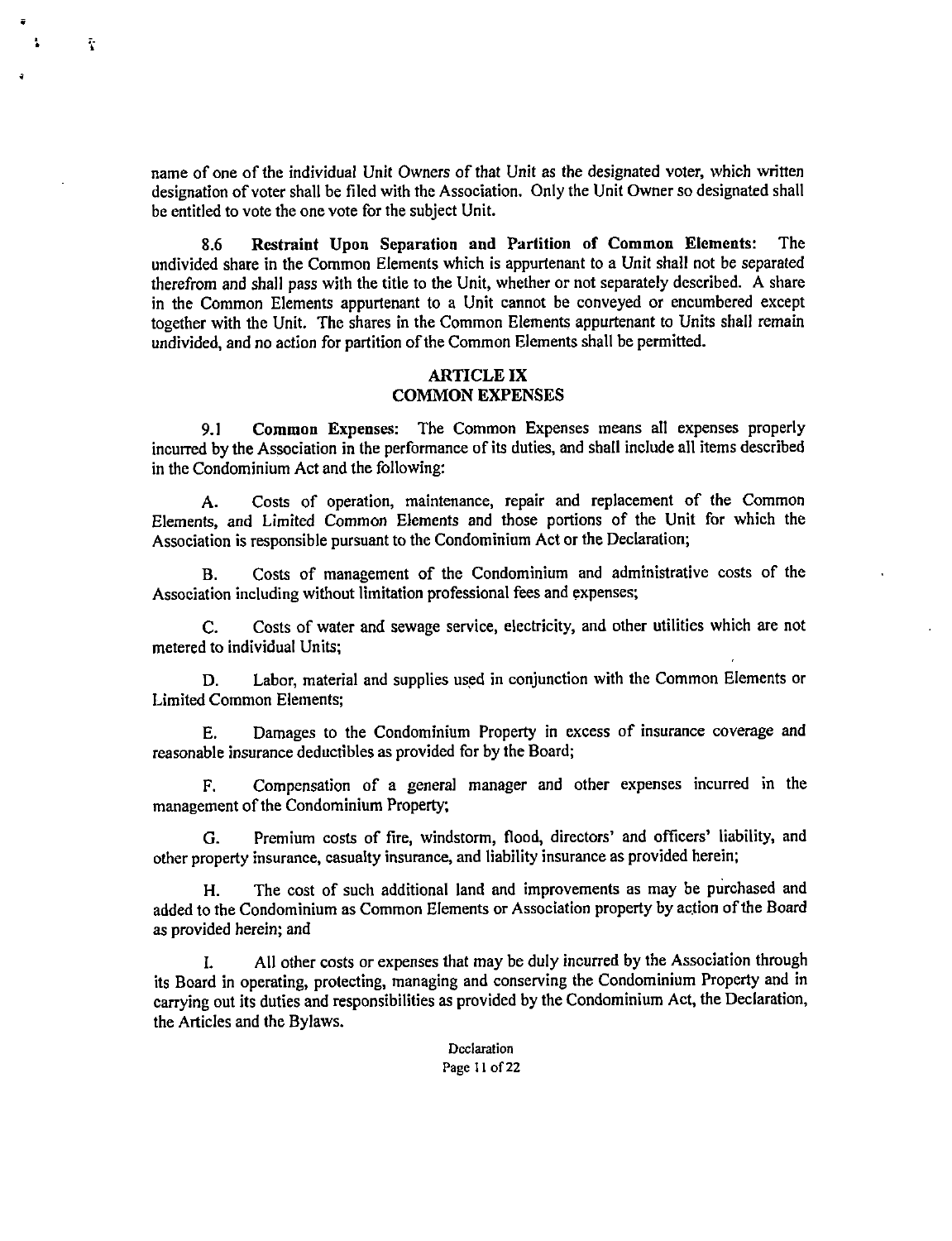9.2 Percentage of Sharing of Common Expenses. Each Unit Owner shall be liable for a share of the Common Expenses in an undivided share as indicated on Exhibit "B," with each owning and sharing the decimal interest shown on that Exhibit. Additionally, Unit Owners whose Units have assigned to them a Limited Common Element covered parking space shall share in equal one twenty-sixth (I/26th) amounts in the cost of any repairs, replacement and improvements to the covered parking roof or roof supports, including any deductible portion of an insurance claim of damage or loss.

Y

#### ARTICLE X INSURANCE

All insurance policies purchased by the Association covering portions of the Condominium Property shall be governed by the following provisions:

10.1 Authority to Purchase: All insurance policies upon the Condominium Property (except for the individual Units and their contents) shall be purchased by the Association and the named insured shall be the Association, individually and as agent for the Unit Owners, naming them and their mortgagees as their interest may appear. Provisions shall be made for the issuance of mortgage certificates, endorsements and memoranda of insurance to the mortgagees of the Unit Owners.

10.2 Responsibility of Unit Owners: It shall not be the responsibility or the duty of the Association to obtain insurance coverage upon the Units, or insurance for personal liability, personal property or living expenses of any Unit Owners, but Unit Owners are authorized to obtain such insurance at their own expense provided that such insurance shall not be of such nature to affect the policies purchased by the Association. The Association shall have the authority to require Unit Owners to provide copies of all insurance policies obtained by the Owner.

10.3 Mortgagee Approval: Any institutional first mortgagee holding a mortgage encumbering a Condominium Unit shall have the right for so long as it owns and holds such mortgage, to approve the insurer on all insurance policies covering the Condominium Property, which approval shall not be unreasonably withheld. If requested, the Association shall submit to the mortgagee proof of payment of the annual premiums on all such insurance policies purchased by the Association.

10.4 Coverage: The Association shall maintain insurance as follows:

A. Casualty: Casualty insurance protection for all portions of the Condominium Property as originally installed or replacement of like kind and quality, in accordance with the original Condominium plans and specifications, and all alterations or additions made to the Condominium Property pursuant to the Condominium Act. The coverage afforded by such policies shall exclude all personal property within the Unit or Limited Common Elements, and floor, wall and ceiling coverings, electrical fixtures, appliances, water heaters, water filters, builtin cabinets and countertops, and window treatments, including curtains, drapes, blinds, hardware and similar window treatment components, or replacements of any of the foregoing, and all other

> Declaration Page 12 of 22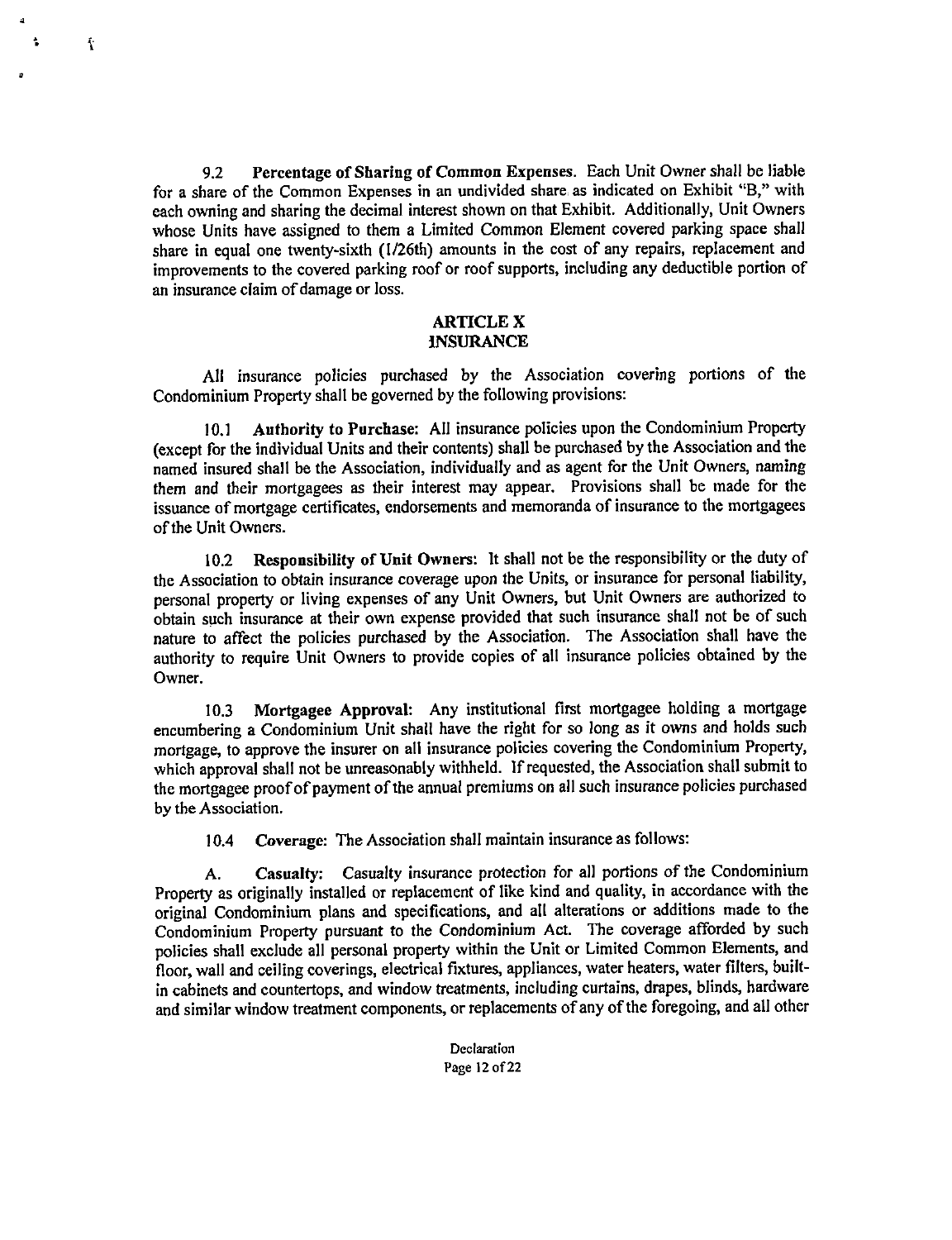items addressed by the Condominium Act, as amended. Such coverage shall afford protection against the following:

t

1. Damage by fire or other hazards covered by standard extended coverage endorsement; and

2. Such other risks as shall be customarily covered with respect to buildings similar in construction, location and use as the buildings on the land, including but not limited to vandalism and malicious mischief.

B. Liability: The Association shall maintain comprehensive general public liability and automobile liability insurance covering loss or damage resulting from accidents or occurrences in amounts as required by the Board.

C. Workmen's Compensation: Workmen's Compensation insurance if required by law or deemed necessary by the Board.

D. Flood: Flood Insurance if required by Florida law, or if deemed necessary by the Board.

E. Additional Coverages: Directors and Officers Insurance, or any such other insurance if deemed necessary by the Board.

10.5 Premiums: Premiums for insurance policies purchased by the Association shall be paid for by the Association as a Common Expense.

10.6 Insurance Trustee and Share of Proceeds: All insurance policies obtained by the Association shall be for the benefit of the Association, the Unit Owners and their Mortgagees, as their respective interests may appear, and shall provide that all proceeds shall be paid to the Association. The duty of the Association shall be to receive such proceeds as are paid and to hold the same in trust for the purposes elsewhere stated herein, and for the benefit of the Unit Owners and their respective Mortgagees in the following shares, but which shares need not be set forth on the records of the Association:

A. Insured Property: Proceeds on account of damages to the insured property shall be held in undivided shares for each Unit Owner, such shares being the same as an Owner's share in the Common Elements and Common Surplus appurtenant to each Unit as set forth in the Declaration.

B. Mortgagees: Except as provided herein, no Mortgagee shall have any right to determine or participate in the determination as to whether or not any damaged property shall be reconstructed or repaired, and no Mortgagee shall have any right to apply or have applied to the reduction of a mortgage debt any insurance proceeds, except for actual distributions thereof made to the Unit Owner and Mortgagee pursuant to the provisions of the Declaration.

10.7 Distribution of Proceeds: Proceeds of insurance policies received by the Association shall be distributed to and for the benefit of the beneficial Unit Owners, and

> **Declaration** Page 13 of 22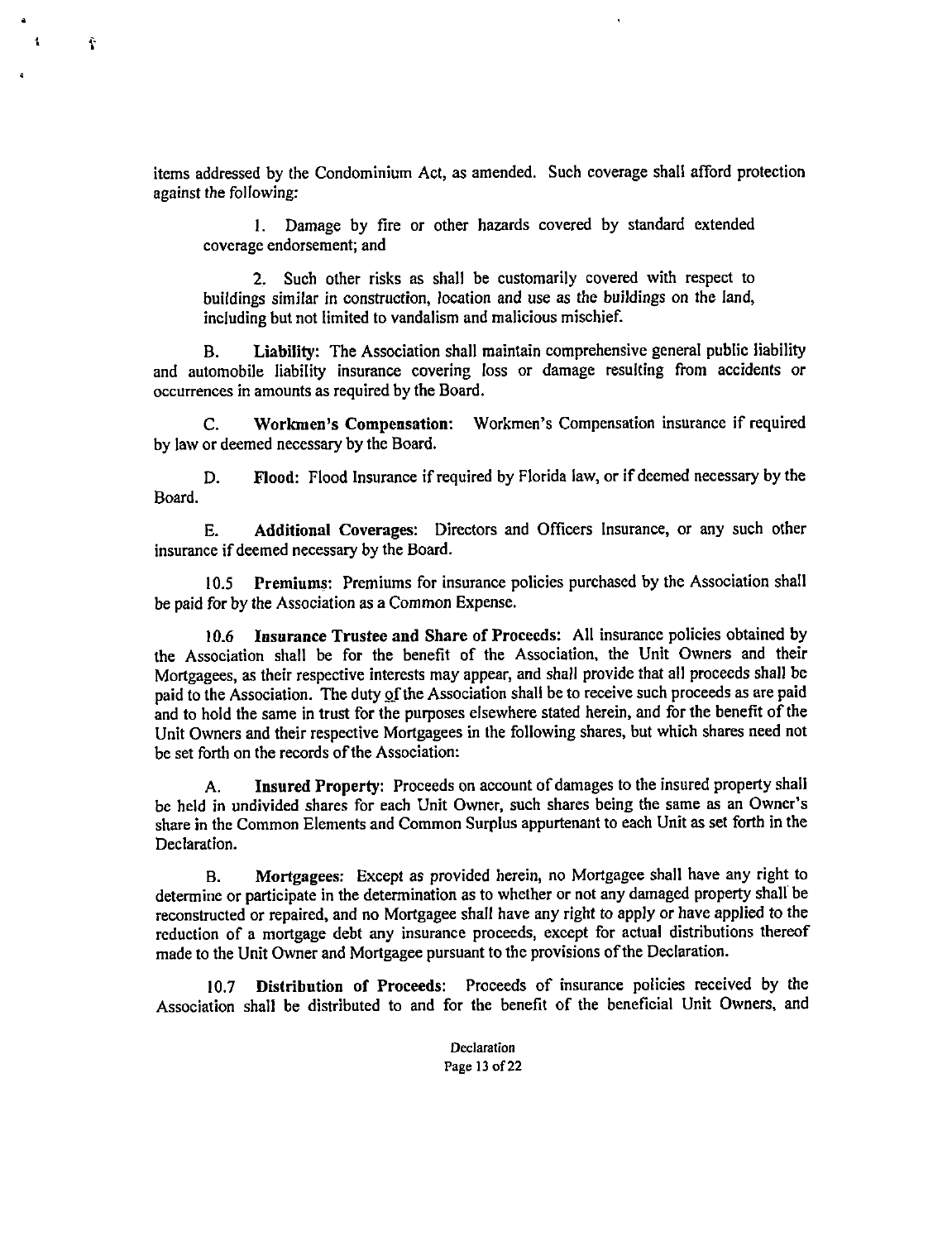expended or disbursed after first paying or making provision for the payment of the expenses of the Association in the following manner:

t

A. Expenses of Trustee: All expenses of the Insurance Trustee shall be first paid or provisions made therefore.

B. Reconstruction or Repair: If the damage for which the proceeds are paid is to be repaired or reconstructed, the remaining proceeds shall be paid to defray the cost thereof, as elsewhere provided. Any proceeds remaining after defraying such costs shall be distributed to the beneficial owners with remittances to Unit Owners and their Mortgagees being payable jointly to them. This is a covenant for the benefit of any Mortgagee of a Unit and may be enforced by such Mortgagee. Said remittance shall be made solely to an institutional first Mortgagee when requested by such Mortgagee whose mortgage provides that it has the right to require application of the insurance proceeds to the payment or reduction of its mortgage debt.

C. Failure to Reconstruct or Repair: If it is determined in the manner elsewhere herein provided that the damage for which the proceeds are paid shall not be reconstructed or repaired, the remaining proceeds shall be disbursed to the beneficial owners, with remittances to Unit Owners and their Mortgagees being payable jointly to them. This is a covenant for the benefit of any Mortgagee of a Unit and may be enforced by such Mortgagee. Said remittance shall be made solely to an institutional first Mortgagee when requested by such Mortgagee whose mortgage provides that it has the right to require application of the insurance proceeds to the payment or reduction of its mortgage debt.

10.8 Estimates of Cost: Immediately after a casualty causing damage to property for which the Association has the responsibility of maintenance and repair, the Association shall obtain reliable and detailed estimates of the cost to rebuild or repair.

10.9 Construction Funds: The funds for payment of costs of reconstruction and repair after casualty, which shall consist of the proceeds of insurance and funds collected by the Association from assessments against Unit Owners, shall be disbursed in payment of such costs in the manner required by the Board. The first monies disbursed in payment of costs of reconstruction and repair shall be from insurance proceeds, and if there is a balance in the construction fund after payment of all such costs, such balance shall be distributed to the Association as a Common Surplus.

10.10 Assessments: If the proceeds of insurance are not sufficient to defray the estimated costs of the reconstruction and repair by the Association, or if at any time during reconstruction and repair, the funds for the payment of the costs thereof are insufficient, the Association shall pay over sufficient amounts to provide funds to pay the estimated costs, which amount shall be part of the Common Expenses of the Association assessed against the Unit Owners.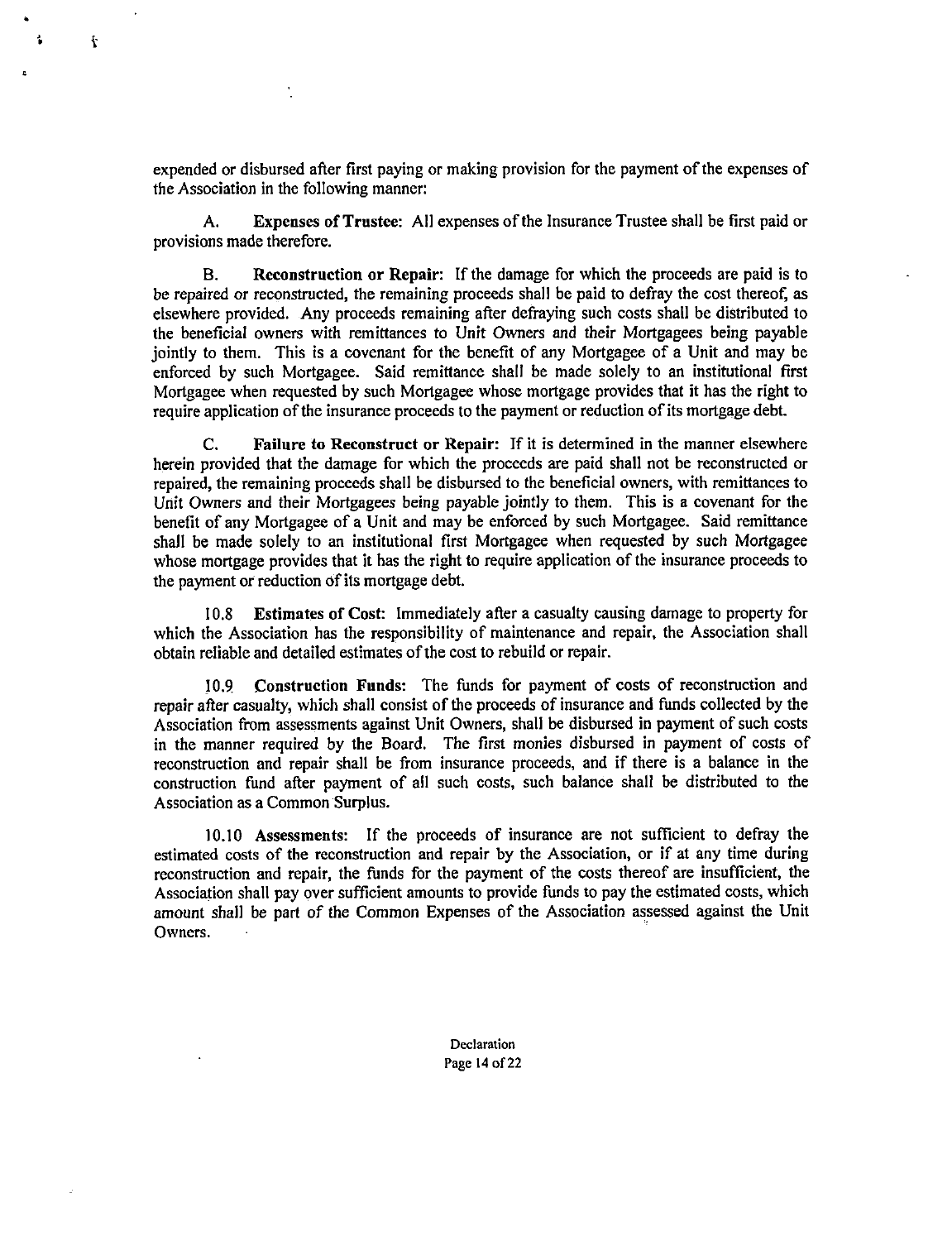#### ARTICLE XI RECONSTRUCTION OR REPAIR AFTER CASUALTY

 $\hat{\boldsymbol{\Sigma}}$ 

11.1 Partial Destruction: If less than ninety percent (90%) of the amount of the casualty insurance applicable to the building is forthcoming by reason of a casualty, then the building shall be reconstructed and repaired unless seventy-five percent (75%) of the owners and all of the institutional mortgagees holding first mortgages on the units shall within sixty (60) days after the casualty agree in writing that the same shall not be reconstructed or repaired.

11.2 Total or Substantial Destruction: If ninety percent (90%) or more of the casualty insurance applicable to the building is forthcoming by reason of a casualty, then the building shall not be reconstructed or repaired unless within sixty (60) days after casualty seventy-five percent (75%) of the owners of the Units and all institutional mortgagees holding first mortgages upon the Units shall agree in writing that the same shall be reconstructed or repaired.

11.3 Surplus: It shall be presumed that the first moneys disbursed in payment of cost of construction and repair shall be from insurance proceeds. If there is a balance in a construction fund after payment of all costs of the reconstruction and repair for which the fund is established such balance shall be distributed to the beneficial owners of the fund in the manner elsewhere stated.

11.4 Plans and Specifications: Any reconstruction or repair must be substantially in compliance with the plans and specifications of the original building, or if not, in accordance with the plans and specifications approved by the Board, and if the damaged property is a building housing Units, the approval of the Units in the building shall also be obtained, which approval shall not be unreasonably withheld. The approval of the plans and specifications of institutional first mortgagees holding mortgages on the Units involved must also be obtained prior to reconstruction.

11.5 Institutional Lender's Right to Advance Premiums: Should the Association fail to pay such premiums when due, or should the Association fail to comply with other insurance requirements of the institutional lender holding the greatest dollar volume of Unit mortgages, such institutional lender(s) shall have the right, at its option, to order insurance policies and to advance such sums as are required to maintain or procure such insurance, and to the extent of the money so advanced, the mortgagee(s) shall be subrogated to the assessment and lien rights of the Association against the individual Unit Owners for payment of such item of Common Expense.

#### ARTICLE XII OCCUPANCY AND USE RESTRICTIONS

In order to provide for the congenial occupancy of the Condominium Property and to better protect the values of the Units, the use of the Units and Condominium Property shall be restricted by and in accordance with the following provisions as long as the Condominium exists:

> Declaration Page 15 of 22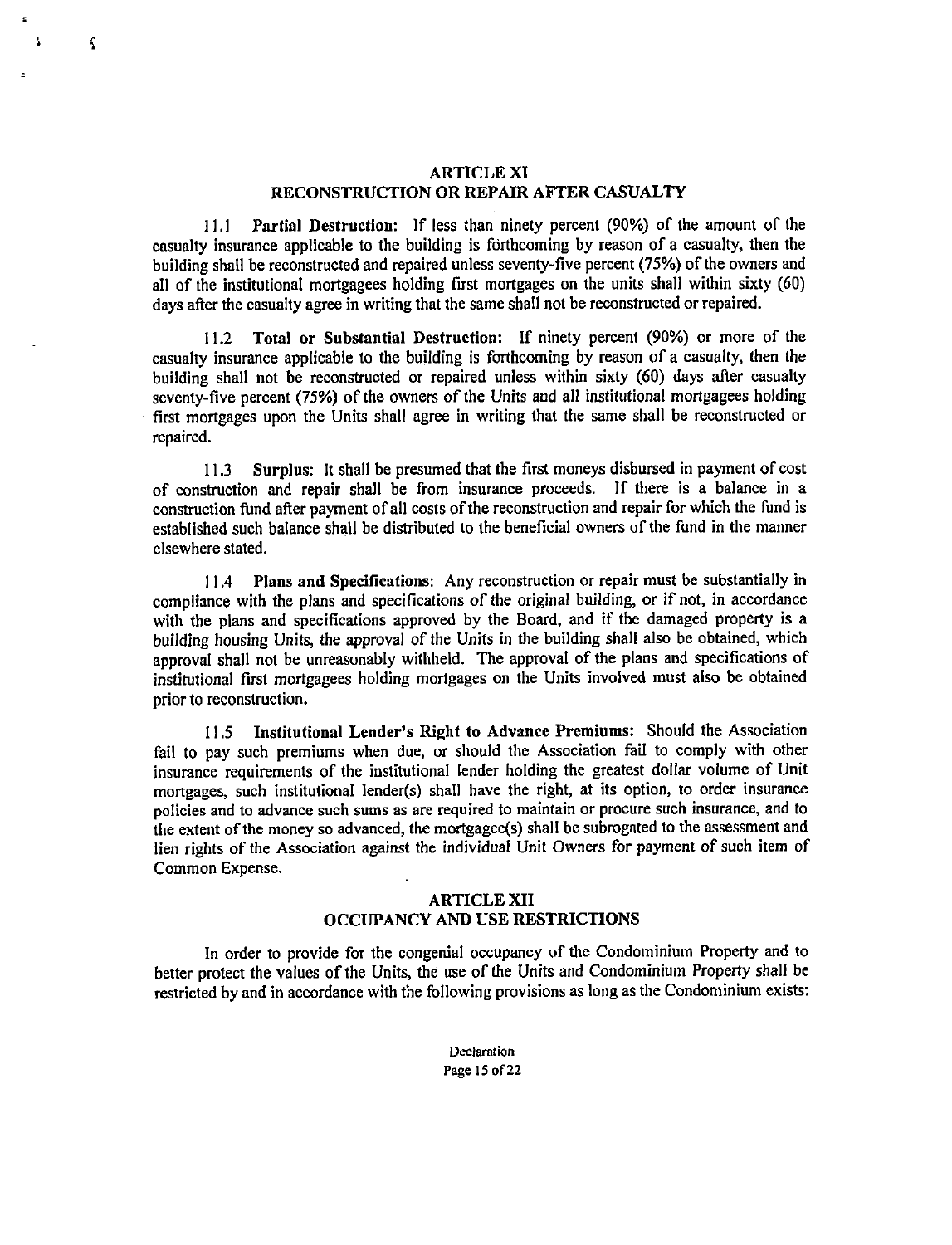12.1 Alteration: Unit Owners may not alter the exterior of the Unit or building or otherwise change the exterior appearance of the building without the prior written approval of the Board. Unit Owners must receive such approval prior to construction affecting the exterior of a Unit so that the Board may ensure that the Common Elements or other Units are not adversely affected by such construction. The Board shall have the authority to adopt and implement application and approval procedures.

 $\pmb{\Omega}$ 

12.2 Nuisance: No Unit Owner shall permit loud and objectionable noises or obnoxious odors to emanate from the Unit or on the Condominium Property which may cause <sup>a</sup> nuisance to the occupants of other Units in the sole opinion of the Board. Further, no machine or apparatus of any sort shall be used or maintained in any Unit which causes interference with the television or radio reception in other Units. The Board shall have the authority to implement rules and regulations regarding noise restrictions.

12.3 Parking: Parking spaces shall be assigned to individual Units. Only well maintained passenger vehicles with current license tags registered to Unit Owners, their tenants, guests or invitees may park on the Condominium Property. No Unit Owner nor his Guests, licensees or invitees shall keep or park on the Condominium Property any trailer, camper, motorcycle, boat, motorhome, mobile home, truck or other similar vehicles. Additionally, no commercial vehicles shall be permitted to remain upon any portion of the Condominium Property, other than for temporary parking while servicing a Unit or the Condominium Property. Any van which is intended to be used primarily for the purpose of carrying goods, and/or with commercial language or advertising on its exterior, shall be deemed a commercial vehicle. Minivans, sports utility vehicles, pickup trucks, and other vehicles intended primarily for the transportation of passengers may be parked on the Condominium Property, as long as any part of such vehicles do not exceed nineteen feet, six inches (19' 6") in length or extend into the driveway more than nineteen feet, six inches (19' 6") from either end of the curb stop. The measurement of such lengths is deemed to include hitches, racks, and any other extensions installed on <sup>a</sup>vehicle. Vehicles parked on the Condominium Property which violate this Section are subject to being towed.

12.4 Pets: No pet, including, but not limited to, animals, reptiles, fish, or birds, shall be kept or harbored in the Condominium or in any Unit.

12.5 Single Family Residence: No Unit may be used for any purpose other than <sup>a</sup> single family residence. Single family shall mean one person or a group of two or more persons living together as <sup>a</sup>family unit. This restriction shall not be construed to prohibit any Owner from keeping his personal, business or professional records in his Unit, or from handling his personal, business, or professional phone calls or written electronic correspondence in and from his Unit. Such uses are expressly declared customarily incident to use. This Section is, however, intended to prohibit commercial or business activity within or from a Unit which would, in the sole discretion of the Board, unreasonably disrupt the ambiance ,of the building, or make it obvious that a business is being conducted, such as by regular or frequent traffic in and out of the Condominium by persons making deliveries or pick-ups, by employees or other business associates, or by customers or clients.

> Declaration Page 16 of 22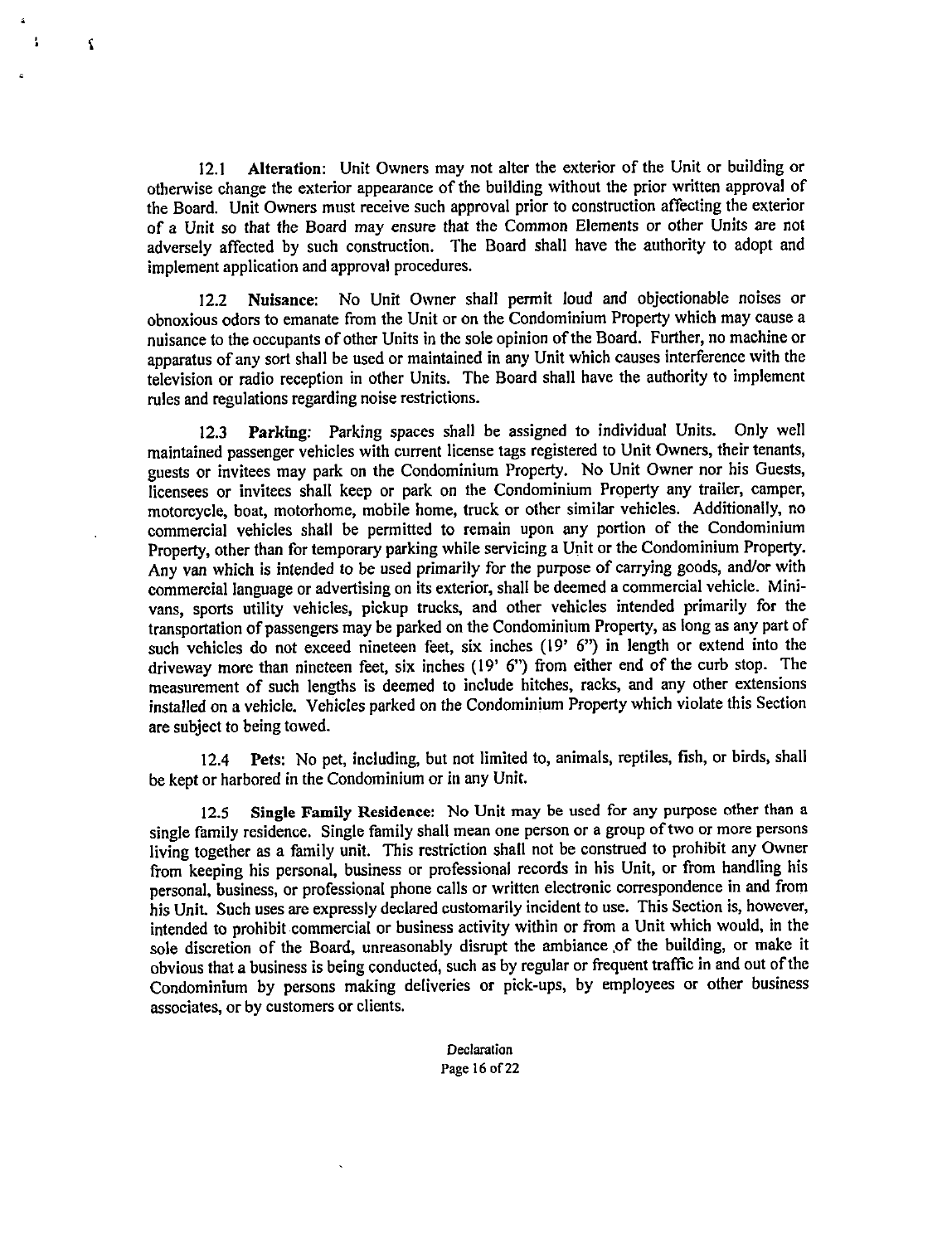12.6 Family and Guest Use: When not in residence, Unit Owners may allow their family members to use their Unit. Such family members are defined as the parents, siblings, adult children, and their respective families. No Unit may have a guest under the age of (18) unless such guest is also accompanied by an adult. Any guests in a Unit when the Unit Owner is not in residence, who are not such family members, shall be considered tenants subject to the Association's restrictions in Article XIII below.

Ŷ

12.7 Lawful Use: The occupants and owners of each Unit shall not make any use of a Unit which violates any laws, ordinances, or regulations of any governmental body.

12.8 Partition and Structural Alterations: No condominium parcel or Unit shall be divided or subdivided or severed from the realty, nor shall any Unit be subject to partition in kind, and all Unit Owners do, by their acceptance of a conveyance of a Unit waive any right to a partition in kind. No structural alterations or structural changes shall be made on or in a Unit without prior written approval of the Board.

12.9 Television and Outdoor Installations: Unit Owners shall not erect, construct or maintain any wire, television or other antennas, satellite dish, garbage or refuse receptacles, exposed or outside storage containers, or other equipment or structures on the exterior of the building or on or in any of the Common Elements, except with the written consent of the Board.

12.10 Laundry Drying: No Unit Owner shall hang any laundry, garments, rugs, drapes, spreads or household articles or goods of any sort which are visible from outside the Unit.

12.11 Garbage: No Unit Owner may dispose of or keep refuse, trash or garbage in or on any exterior area of the Owner's Unit or on the Common Elements, except in those receptacles approved by the Association. The use of garbage disposals is prohibited.

12.12 Signage: No signs of any type, including, but not limited to "For Rent" or "For Sale" signs, shall be maintained, kept or permitted on any part of the Common Elements or in or on any Unit where the same may be viewed from the Common Elements, except for the entrance sign and any other signs deemed necessary by the Board in its sole discretion. Additionally, a Unit Owner may display one (1) "For Sale" or "For Rent" sign of such size and content as shall be approved by the Board, on the Building bulletin boards during the time that the Unit is actively listed for sale or rent.

12.13 Hazards: No Unit owner shall allow any fire, flood or health hazard to exist in a Unit. All walkways are to be kept clear at all times.

12.14 Rules: Reasonable rules concerning the use of the Condominium Property may be made and amended by the Association, in the manner provided by its Articles and Bylaws. Copies of such Rules and Regulations thereto shall be furnished by the Association to all Unit Owners and residents of the Condominium by request.

> Declaration Page 17 of 22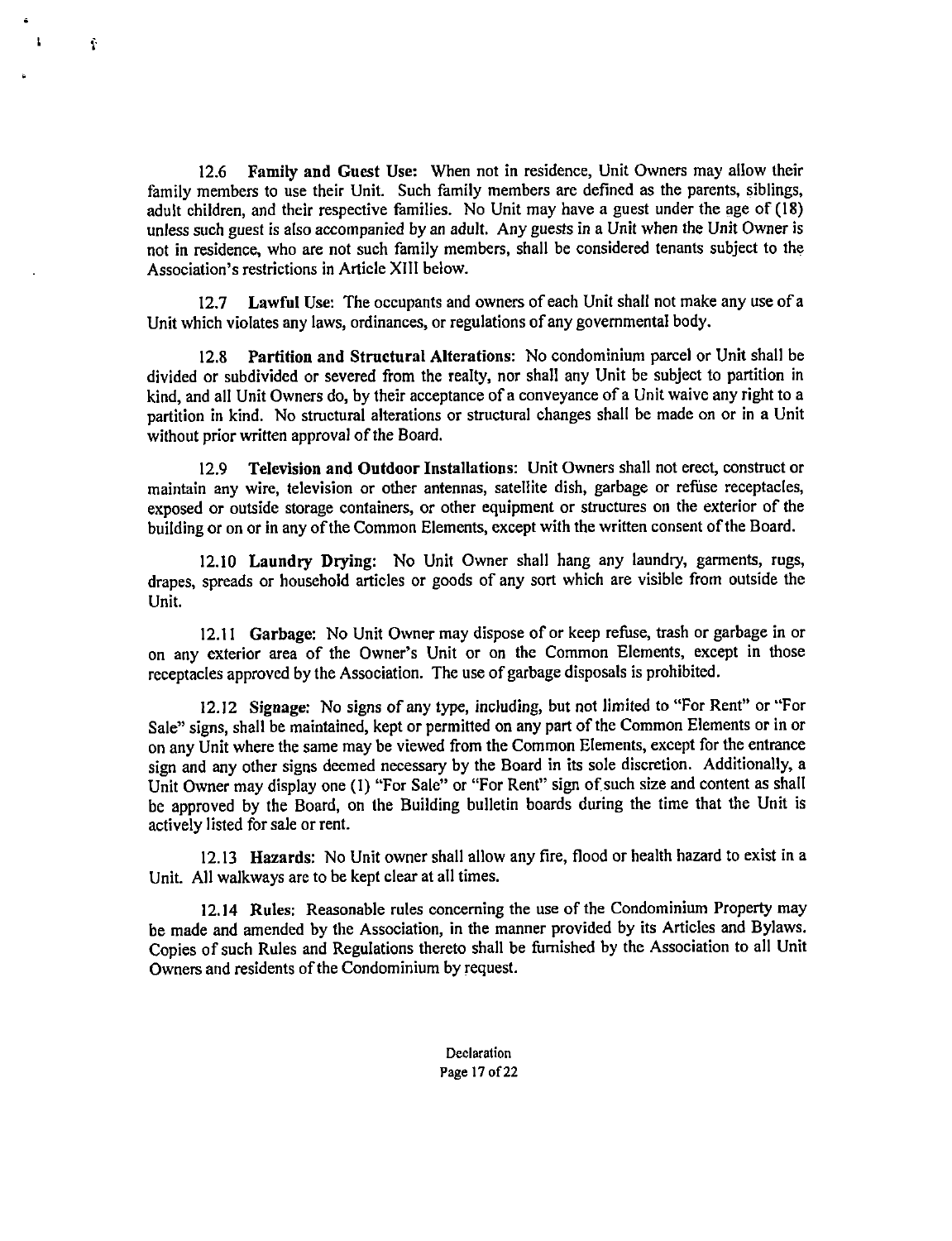## ARTICLE XIII SALE, TRANSFER, OR LEASE OF A UNIT OR COVERED PARKING SPACE

ī

13.1 Approval Required: In recognition of the close proximity of the Units and the compact living conditions existing in the Condominium, the mutual utilization and sharing of the Common Elements, including the recreational facilities, and the compatibility and congeniality which must exist between Unit Owners and Occupants in order to make the community enjoyable for all parties of interest, it shall be necessary for the Board, or its duly authorized officers, agents or committee, to approve in writing all sales, transfers, leases or occupations of a Unit before such sale, transfer, lease or occupation shall be valid and effective. The Association shall approve or disapprove the proposal to sell, transfer or lease within thirty (30) days after the receipt of such notice. Failure of the Association to act as such within thirty (30) days shall be deemed to constitute approval of the proposed transaction.

13.2 Approval and Qualification: Written application for such approval shall contain such information as may be required by application forms promulgated by the Board and may be accompanied by a transfer fee, but no such fee shall exceed the expenditures reasonably required for review of the application, nor shall such fee exceed that permitted by law. An interview of the proposed purchaser(s) or occupant(s), as applicable, for any proposed sale is required. When considering such application and interview, as applicable, consideration shall be given to good moral character, social compatibility, personal habits, and financial responsibility of the proposed purchaser, transferee, leasee or occupant (hereinafter "Applicant"). As such, to be qualified or approved by the Board, the Applicant shall not have been convicted (either via an adjudication of guilt or a withhold of adjudication) of heinous crimes, such as murder, sexual battery, child molestation, rape or their equivalent under Federal or State laws. No person who is classified as a sexual offender or a sexual predator under Florida law shall be permitted to be an Owner, tenant or Occupant. It shall be the responsibility of each Owner to check with the Florida Department of Law Enforcement's ("FDLE") website (currently www.fdle.state.fl.us) prior to entering into a sale or lease with any person and prior to permitting any person to permanently occupy the Owner's home to ensure the Owner's compliance with this restriction. The Owner shall not be held responsible if a person or conviction record is added to the FDLE's website after the date the Owner conducts his or her original search. A waiver of this provision or the failure to enforce it in any particular instance shall not constitute a waiver or estop the Association from enforcing this provision in any other instance. A lessee shall not assign his lease or sublet or assign his Unit without the prior written approval of the Board.

13.3 Limitations on Leasing: Unit Owners may only lease one (I) Unit regardless of the number of Units they own. For the purposes of this limitation, family members of a Unit Owner shall not be considered tenants. Any entities owning Units within the Association shall be considered individual Unit Owners unless it can be established to the Board's satisfaction, in its sole discretion, that the entity's unit or units is or are being used for family and not for third party tenants.

13.4 Limitation on Terms of Lease: The terms of leases for the Condominium Units are restricted as follows:

> Declaration Page 18 of 22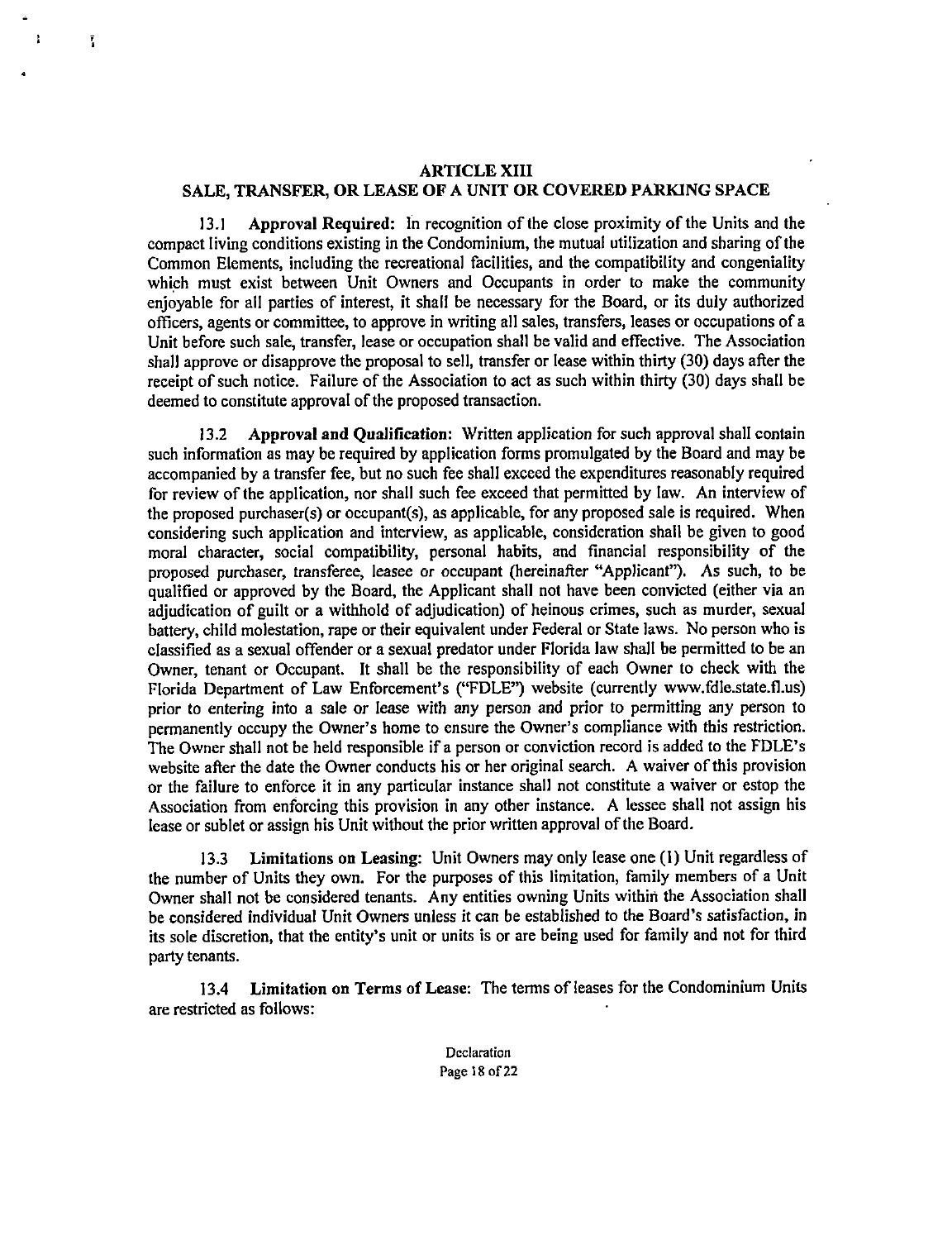A. Units may be leased only twice during each twelve (12) month period beginning July 1.

 $\ddot{\phantom{a}}$ ł.

Ì

B. The total of all leases during each twelve (12) month period beginning July 1 shall not exceed one hundred eighty-two (182) days.

C. Occupancy of tenants in a Unit is limited to two adult tenants per bedroom.

D. In the event that a tenant has overnight guests, there may be no more than two (2) such guests at any one time, and no tenant may have overnight guests more than twice in any one (I) month.

13.5 Disapproval: In the event that a lease, sublease, assignment or occupation of a Unit is disapproved, the Unit shall not be leased, subleased, assigned or so occupied by that disapproved Applicant. In the event that legal proceedings are commenced against the Association, or any Unit Owner or Applicant fails to comply with this Article XIII, the prevailing party in any proceeding shall be entitled to all costs and reasonable attorneys' fees.

13.6 Tenant Compliance: The Unit Owner is responsible for ensuring that all Guests and tenants abide by all Association Rules and Regulations and restrictions. The Unit Owner shall be jointly and severally liable with the tenant to the Association to repair any damage to the Condominium resulting from any acts or omissions of a tenant or a tenant's guests (as determined in the sole judgment of the Association) and to pay for injury or damage to property caused by the negligence of the tenant or the tenant's guests and special assessments may be levied against the Unit Owner in connection therewith. All leases shall be subordinate to any lien filed by the Association, whether prior to or subsequent to such lease.

13.7 Mortgagee Foreclosure: Notwithstanding the above, this Article shall not be applicable on the sale of a condominium Unit by an institutional first mortgagee after such mortgagee shall have acquired title as a result of a foreclosure of its mortgage or as a result of a deed in lieu of foreclosure; provided further that the foregoing provisions shall not be applicable to purchasers at foreclosure sales on institutional first mortgages.

13.8 Assigned Covered Parking Spaces: Covered parking spaces assigned to a Unit may be transferred only with 1) the sale, lease or transfer of the Unit to which the space has been assigned; or 2) an exchange of designated parking spaces with another Unit Owner with the prior written consent of the Board, which consent shall not be unreasonably withheld.

#### ARTICLE XIV ASSESSMENT AND LIENS

The Association has the power to adopt the Association's budget, and to levy and collect Assessments against each Unit and Unit Owners in order to provide the necessary funds for proper operation and management of the Condominium and for the operation of the Association, including regular Assessments for each Unit's share of the Common Expenses as set forth in the annual budget, including reserves, and Special Assessments for unusual, non-recurring or unbudgeted Common Expenses, as provided in the Declaration and the Bylaws. The Association

> Declaration Page 19 of 22

 $\ddot{\phantom{a}}$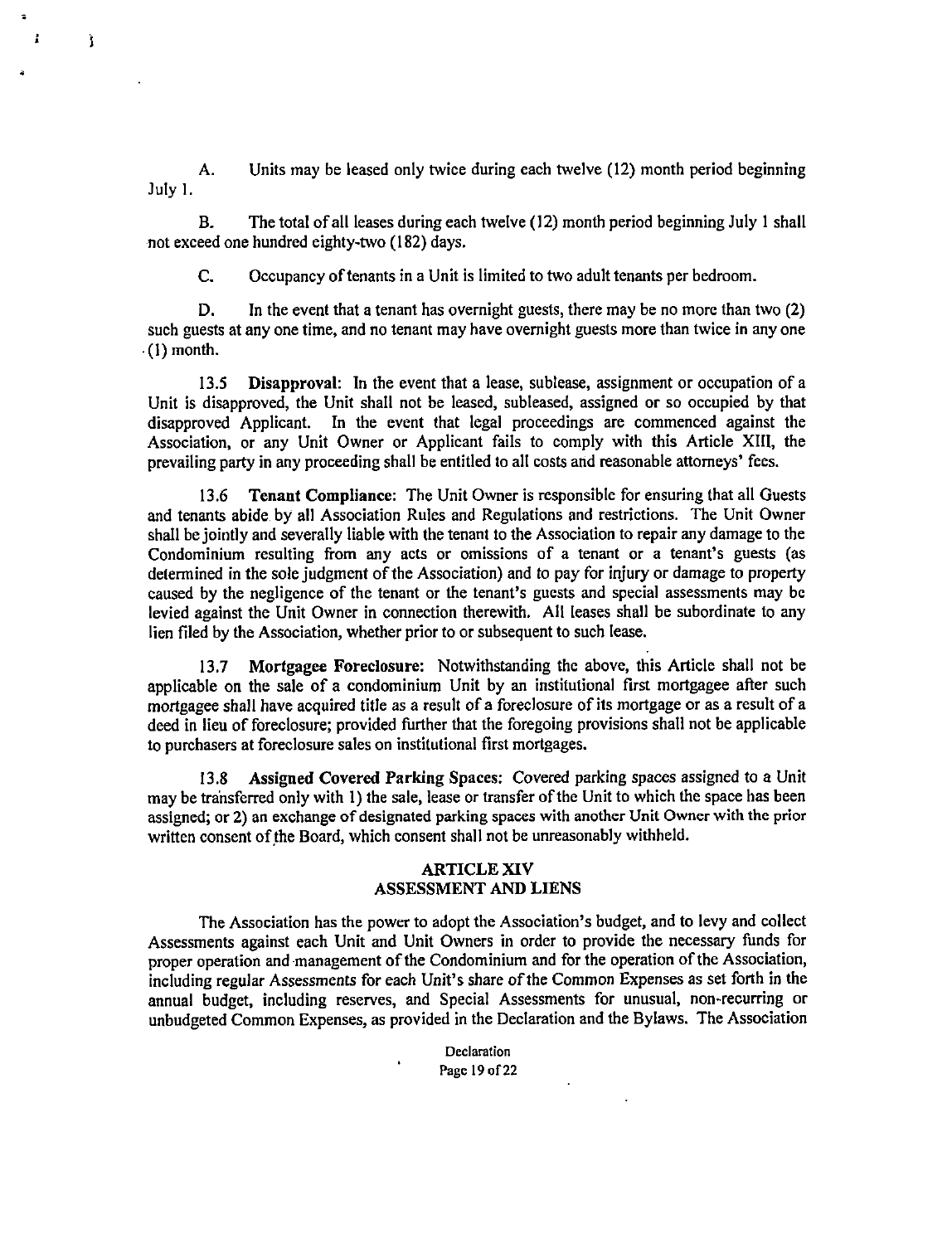may also levy special charges and fines against any individual Unit for any amounts other than Common Expenses which are properly chargeable against such Unit under the Declaration or the Bylaws. Assessments shall be levied and payment enforced as follows:

I

14.1 Liability for Assessments: The Owner of each Unit, regardless of how title was acquired, is liable for all Assessments or installments thereon coming due while he is the Owner. Except as otherwise provided in the Condominium Act, whenever title to a Condominium Unit is transferred for any reason, the transferee is jointly and severally liable with the transferor for all unpaid Assessments against the transferor to the fullest extent allowed by law, without prejudice to any right the transferee may have to recover from the transferor any amounts paid by the transferee. If a member shall fail to pay any assessment, or part of it, when due, the Board shall mail notice of default to the member and shall have the authority to turn the collection matter over to the Association's attorney. Tenants and leasees within the Condominium are liable to the Association for unpaid assessments in the manner provided in the Condominium Act, as amended.

14.2 Collection: If a member shall fail to pay any Assessment, or part of it, when due, the Board shall mail notice of default to the member and shall have the authority to turn the collection matter over to the Association's attorney. Once a Unit Owner is past due in the payment of any assessment or installment thereon then each payment due shall bear interest at the highest rate allowed by law from the date first due until paid and shall incur a late charge of an amount of the greater of twenty-five dollars (\$25.00) or five-percent (5%) of the assessment for each delinquent installment that the payment is late. All payments upon account shall be credited as provided in the Condominium Act, as amended.

14.3 No Waiver or Excuse from Payment: The liability for Assessments may not be avoided or abated by waiver of the use or enjoyment of any Common Elements, by abandonment of the Unit for which the Assessments are made, or by interruption in the availability of the Unit or the Common Elements for any reason whatsoever. No Unit Owner may be excused from payment of his share of the Common Expenses unless all Unit Owners are likewise proportionately excused from payment, except as may otherwise be permitted by law.

14.4 Lien for Assessments and Collection: The Association shall have a lien against each Unit for any unpaid assessments, interest, late fees, costs, and attorneys' fees, with respect thereto, as provided in the Condominium Act, as amended, and the Association's governing documents. Assessments and installments on them not paid when due shall bear interest up to the highest amount allowed by the Condominium Act, as determined by the Board from time to time, from the date due until the date paid. The lien shall be effective from and after recording a claim of lien in the Public Records of Sarasota County, Florida, stating the description of the Unit, the name of the record owner, the amount due and the due date. The lien shall be in effect until all sums secured by it have been fully paid.

14.5 Lien Foreclosure: The Association may bring an action in its name to foreclose a lien for unpaid assessments in the manner provided in the Condominium Act and may also bring an action to recover a money judgment for the unpaid assessments without waiving any lien rights.

> Declaration Page 20 of 22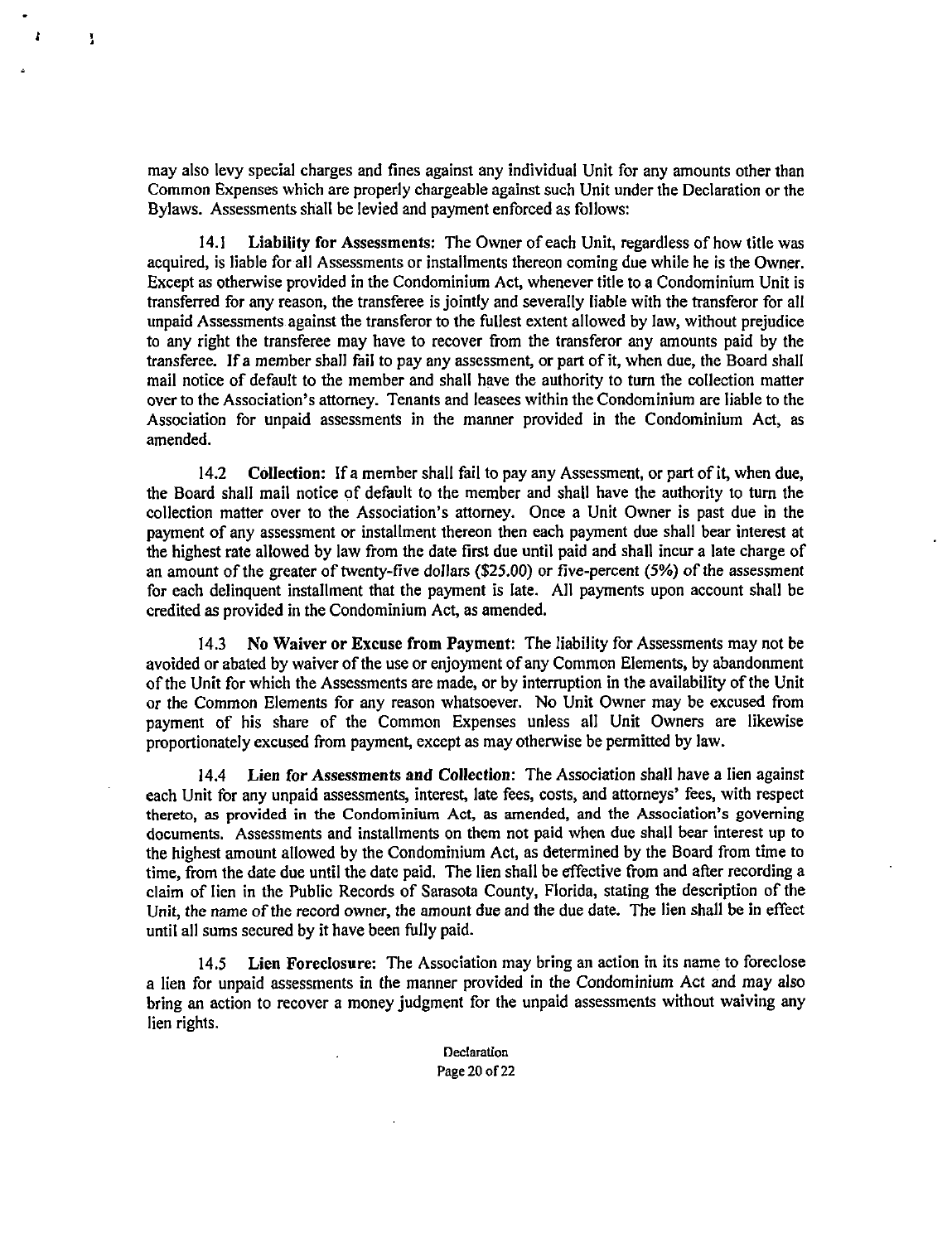14.6 Acceleration of Assessments: If a unit owner shall be in default in the payment of an assessment installment for more than thirty (30) days, the Board may accelerate the remaining installments of the assessment upon notice to the Unit Owner, and then the total unpaid balance of the annual assessment shall come due and payable upon the date stated in the notice.

ì

## ARTICLE XV AMENDMENT OF DECLARATION

15.1 Vote Required: This Declaration may be amended at any time by the affirmative vote of the majority of the Unit Owners. Notice of the subject matter or proposed amendment shall be included in the notice of the meeting at which the proposed amendment is considered.

15.2 Correction of Errors: If there is an unintentional omission or error in this Declaration or in other documents required by Florida law to establish the Condominium, the Board may correct the error or omission by following the procedure set forth in the Condominium Act.

15.3 When Additional Consent is Required: Unless otherwise specifically provided to the contrary in this Declaration, no amendment shall change the configuration or size of any Unit in any material fashion, materially alter or modify the appurtenances to any Unit, change voting rights, or change the percentage by which the Owner of a Unit shares the Common Expenses and owns the Common Elements and Common Surplus, unless the record Owner(s) thereof, and all record owners of mortgages or other liens thereon, shall join in the execution of the amendment. Additionally, no amendment shall be effective which shall impair or prejudice the rights or priorities of any mortgages or change the provisions of this Declaration with respect to institutional first mortgage holders without the written approval of all institutional mortgagees of record.

#### ARTICLE XVI **TERMINATION**

16.1 Termination: The Condominium may be terminated at any time in the manner provided by the Condominium Act, as amended, or as further provided herein.

16.2 Agreement: The Condominium may be terminated by the approval in writing of all Unit Owners therein, and by all record owners of mortgages thereon.

#### ARTICLE XVII **MISCELLANEOUS**

17.1 Severability: The invalidity or unenforceability in whole or in part of any covenant or restriction or any article, section, subsection, sentence, clause, phrase or word or other provision of this Declaration shall not affect the remaining portions thereof.

> **Declaration** Page 21 of 22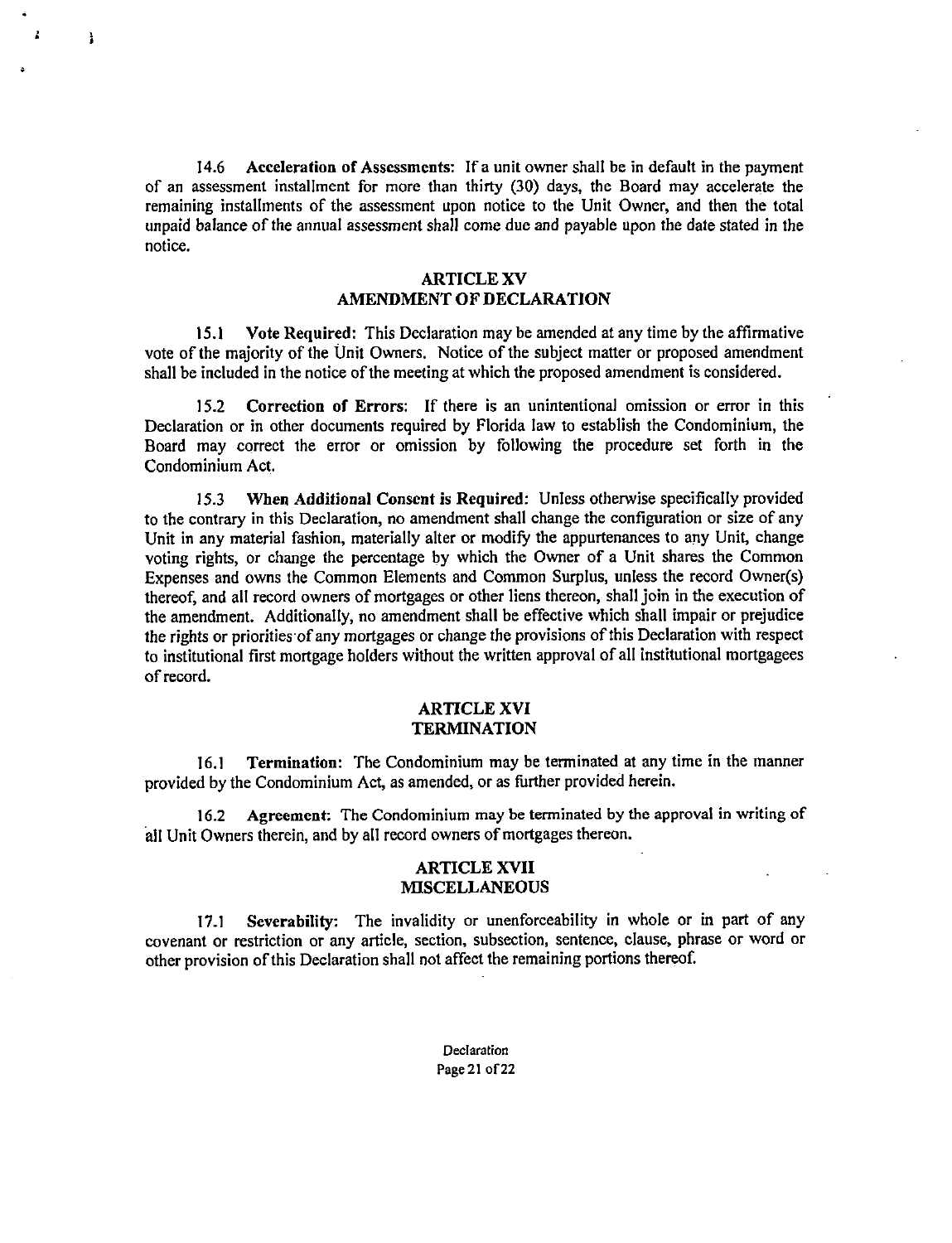17.2 Headings and Capitalization: The headings of paragraphs or sections herein, and the capitalization of certain words are for convenience purposes only, and shall not be used to alter or interpret the provisions herein.

 $\mathbf{r}$ z

1

17.3 Waiver: No provision contained in this Declaration shall be deemed to have been waived by reason of any failure to enforce the same, without regard to the number of violations or breaches which may have occurred.

17.4 Gender Neutral Language: Whenever the context so requires, the use of any gender shall be deemed to include all genders, and the use of the plural shall include the singular and the singular shall include the plural.

17.5 Binding Effect: All provisions of this Declaration shall be enforceable as equitable servitudes and shall run with the land and shall be in full force and effect until a particular provision is duly amended or until the Declaration is duly revoked and terminated, whichever event shall come first.

> Declaration Page 22 of 22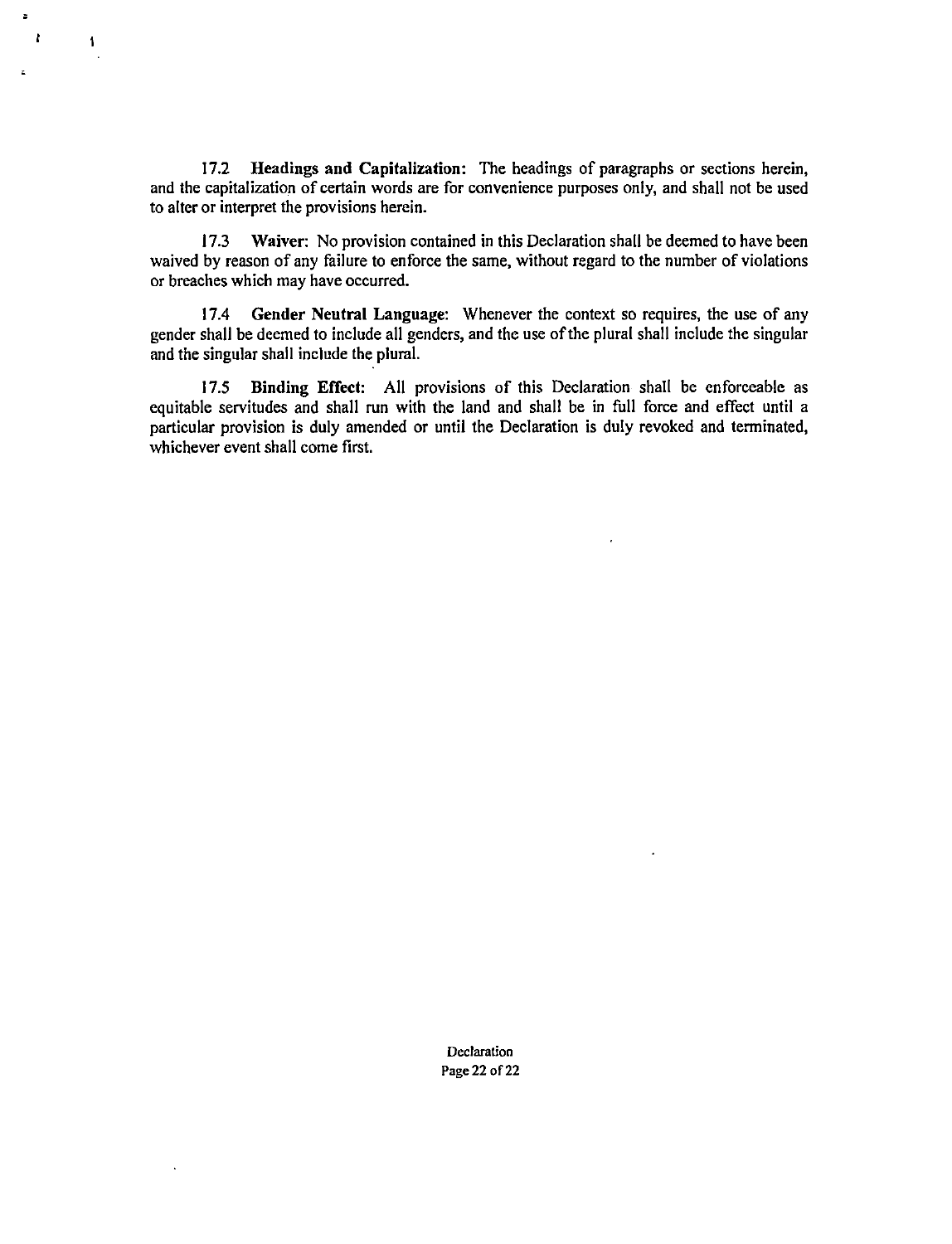# EXHIBIT "A"

Ì

 $\ddot{\phantom{a}}$ 

A condominium of Lots 5, 6, 7, 8 & the West  $\frac{1}{2}$  of Lot 4, Block 29, Gulfview Section of Venice as recorded in Plat Book 2, Page 77of the Public Records of Sarasota County, Florida. All lying and being in Section 12, TWP 39-5, Range I 8E.

 $\ddot{\phantom{0}}$ 

 $\cdot$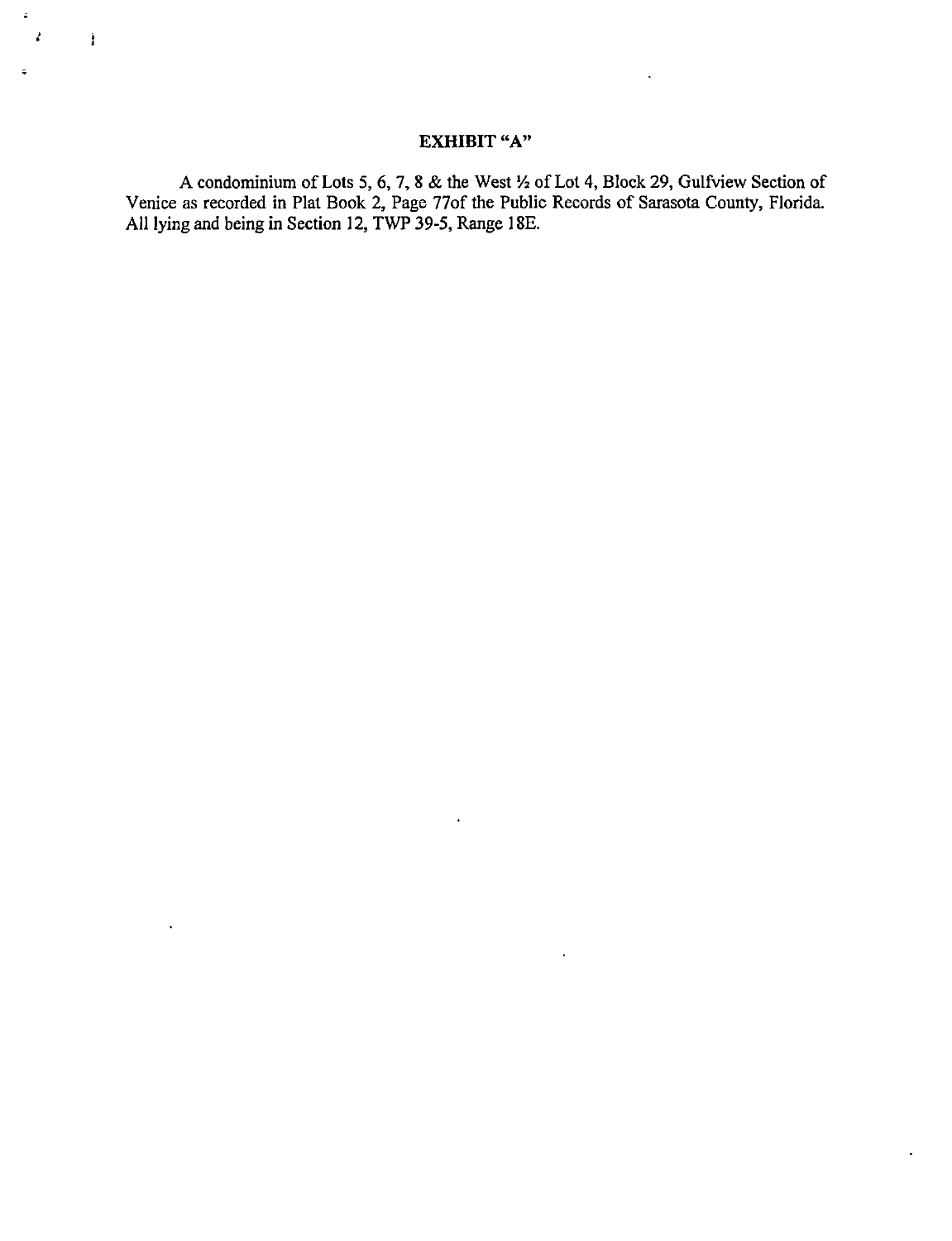## EXHIBIT "B"

 $\ddot{\phantom{a}}$ Ł

 $\pmb{\}}$ 

The Condominium consists of forty (40) Units in two (2) buildings containing twenty (20) Units each. The buildings are located on Parcels A and C, as indicated on the Plat. Each Unit has an undivided share in the Common Elements, such share being as follows:

| PARCEL A            | <b>SHARE</b> |
|---------------------|--------------|
| Unit No. 101        | 2.856%       |
| <b>Unit No. 102</b> | 2.114%       |
| Unit No. 103        | 2.114%       |
| Unit No. 104        | 2.865%       |
| <b>Unit No. 201</b> | 2.856%       |
| <b>Unit No. 202</b> | 2.114%       |
| Unit No. 203        | 2.114%       |
| Unit No. 204        | 2.865%       |
| Unit No. 301        | 2.856%       |
| Unit No. 302        | 2.114%       |
| Unit No. 303        | 2.114%       |
| Unit No. 304        | 2.865%       |
| Unit No. 401        | 2.856%       |
| Unit No. 402        | 2.114%       |
| Unit No. 403        | 2.114%       |
| Unit No. 404        | 2.865%       |
| Unit No. 501        | 2.856%       |
| Unit No. 502        | 2.114%       |
| Unit No. 503        | 2.114%       |
| Unit No. 504        | 2.865%       |
| PARCEL C            | <b>SHARE</b> |
| Unit No. 101        | 2.856%       |
| Unit No. 102        | 2.114%       |
| Unit No. 103        | 2.114%       |
| Unit No. 104        | 2.865%       |
| Unit No. 201        | 2.856%       |
| Unit No. 202        | 2.114%       |
| Unit No. 203        | 2.114%       |
| Unit No. 204        | $-2.865%$    |